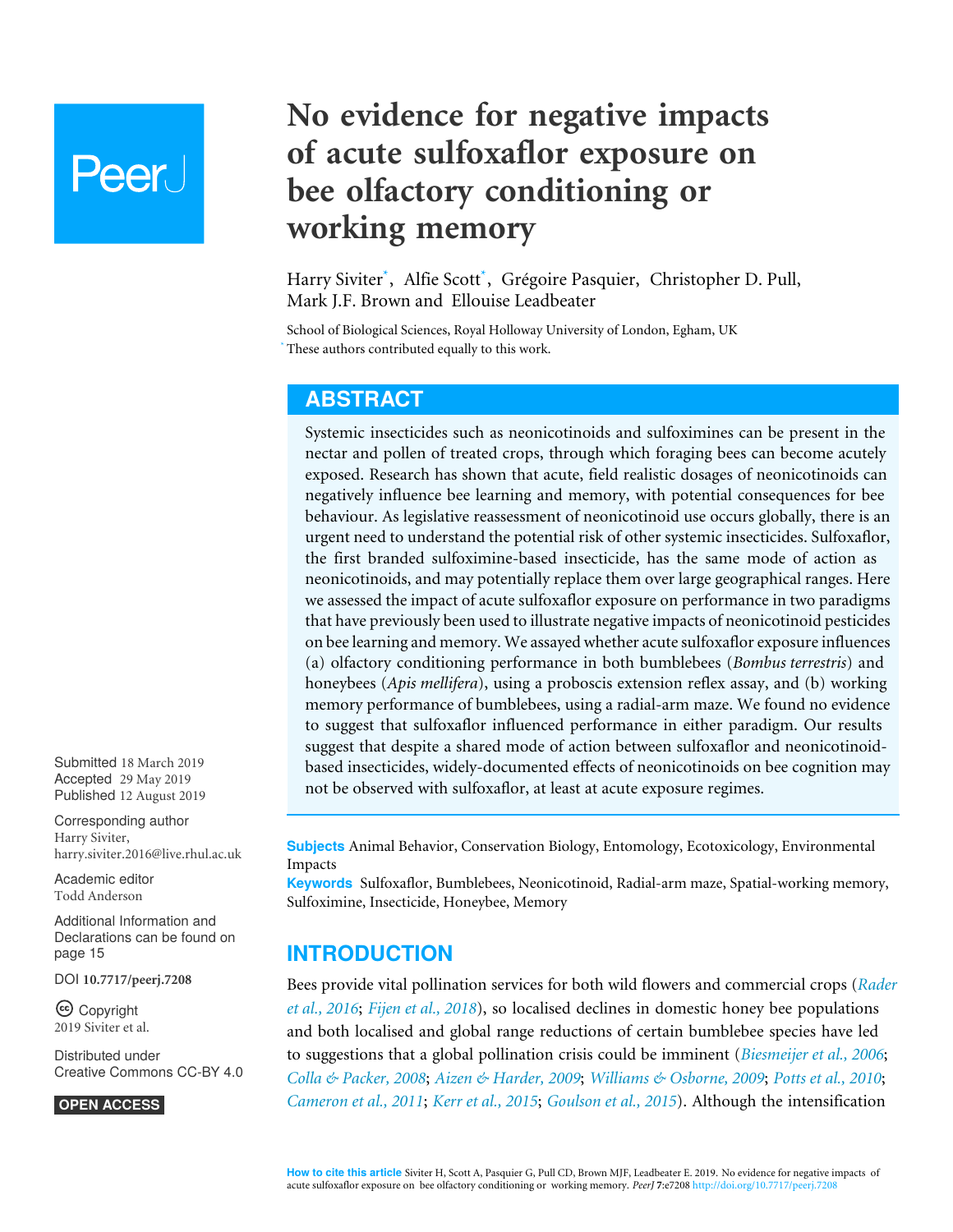of agriculture, habitat loss, global warming and pathogen exposure have all been linked with bee declines (*[Brown & Paxton, 2009](#page-16-3)*; *[Winfree et al., 2009](#page-20-1)*; *[Cameron et al., 2011](#page-16-2)*; *[Kerr et](#page-18-0) [al., 2015](#page-18-0)*; *[Goulson et al., 2015](#page-17-1)*; *[Samuelson et al., 2018](#page-19-2)*), particular attention has focused on the impact of agrochemicals. A key focus of research has been to understand the impact of neonicotinoid-based insecticides on bees (*[Whitehorn et al., 2012](#page-20-2)*; *[Godfray et al., 2014](#page-17-2)*; *[Godfray et al., 2015](#page-17-3)*; *[Stanley et al., 2015a](#page-20-3)*; *[Rundlöf et al., 2015](#page-19-3)*; *[Goulson et al., 2015](#page-17-1)*; *[Kessler et](#page-18-1) [al., 2015](#page-18-1)*; *[Woodcock et al., 2016](#page-20-4)*; *[Woodcock et al., 2017](#page-20-5)*; *[Baron, Raine & Brown, 2017b](#page-15-1)*; *[Baron](#page-15-2) [et al., 2017a](#page-15-2)*; *[Tsvetkov et al., 2017](#page-20-6)*; *[Main et al., 2018](#page-18-2)*; *[Arce et al., 2018](#page-15-3)*; *[Siviter et al., 2018b](#page-19-4)*), leading to controversy worldwide and in some cases, legislative reassessment of their use. Sulfoximine-based insecticides, which share a mode of action with neonicotinoids as selective agonists of Nicotinic Acetyl Choline Receptors (NAChRs) (*[Zhu et al., 2011](#page-21-0)*; *[Sparks](#page-20-7) [et al., 2013](#page-20-7)*), are a more recent entry to the insecticide market, and are currently approved for use in 81 countries around the world. In a recent horizon-scanning exercise involving 72 pollination biologists, sulfoximines were highlighted as an emerging potential threat to pollinators, based on a lack of knowledge regarding their sub-lethal effects (*[Brown et al.,](#page-16-4) [2016](#page-16-4)*).

Sulfoxaflor, the first branded sulfoximine-based insecticide, can negatively impact bumblebee colony fitness, reducing worker production and subsequent reproductive output (*[Siviter, Brown & Leadbeater, 2018a](#page-19-5)*), and so the effects are comparable to those observed with neonicotinoids (*[Whitehorn et al., 2012](#page-20-2)*; *[Rundlöf et al., 2015](#page-19-3)*). A plethora of research on neonicotinoids has linked small sub-lethal effects on bee behaviour at the individual level to major impacts at the colony level, with neonicotinoid exposure influencing bee foraging success and motivation, (*[Gill, Ramos-Rodriguez & Raine, 2012](#page-17-4)*; *[Feltham, Park & Goulson, 2014](#page-17-5)*; *[Gill & Raine, 2014](#page-17-6)*; *[Arce et al., 2017](#page-15-4)*; *[Lämsä et al., 2018](#page-18-3)*; *[Muth & Leonard, 2019](#page-18-4)*), homing success (*[Henry et al., 2012](#page-17-7)*; *[Fischer et al., 2014](#page-17-8)*), brood care and thermoregulation (*[Crall et al., 2018](#page-16-5)*). One way in particular that neonicotinoids may influence bee behaviour is through impacts on bee cognition, and a recent meta-analysis has confirmed the detrimental effects of insecticide exposure on learning and memory at acute and field realistic regimes (*[Siviter et al., 2018b](#page-19-4)*). As a systemic insecticide, sulfoxaflor, like neonicotinoids, can be present in the nectar and pollen of plants following treatment, meaning that foraging bees may be exposed either via the crop itself or through flowering weeds present in fields or orchards during spray (*[Botias et al., 2015](#page-16-6)*; *[Kyriakopoulou et](#page-18-5) [al., 2017](#page-18-5)*). However, despite the similarity in mode of action between sulfoxaflor and neonicotinoids, the potential impact of sulfoxaflor exposure on bee learning and memory has not been tested.

In this study, we assay the impact of acute sulfoxaflor exposure on learning and memory in bees based on two paradigms through which previous authors have identified adverse effects of neonicotinoid exposure: a Proboscis Extension Reflex (PER) experiment (*[Stanley,](#page-20-8) [Smith & Raine, 2015b](#page-20-8)*; *[Siviter et al., 2018b](#page-19-4)*) and a Radial Arm Maze-based assay (RAM; *[Samuelson et al., 2016](#page-19-6)*). These paradigms are assays of (i) classical conditioning of olfactory stimuli and (ii) working memory (also known as short-term memory) respectively, and thus they may capture different aspects of foraging, although are unlikely to be mutually exclusive. For example, learning to discriminate between olfactory stimuli in a PER task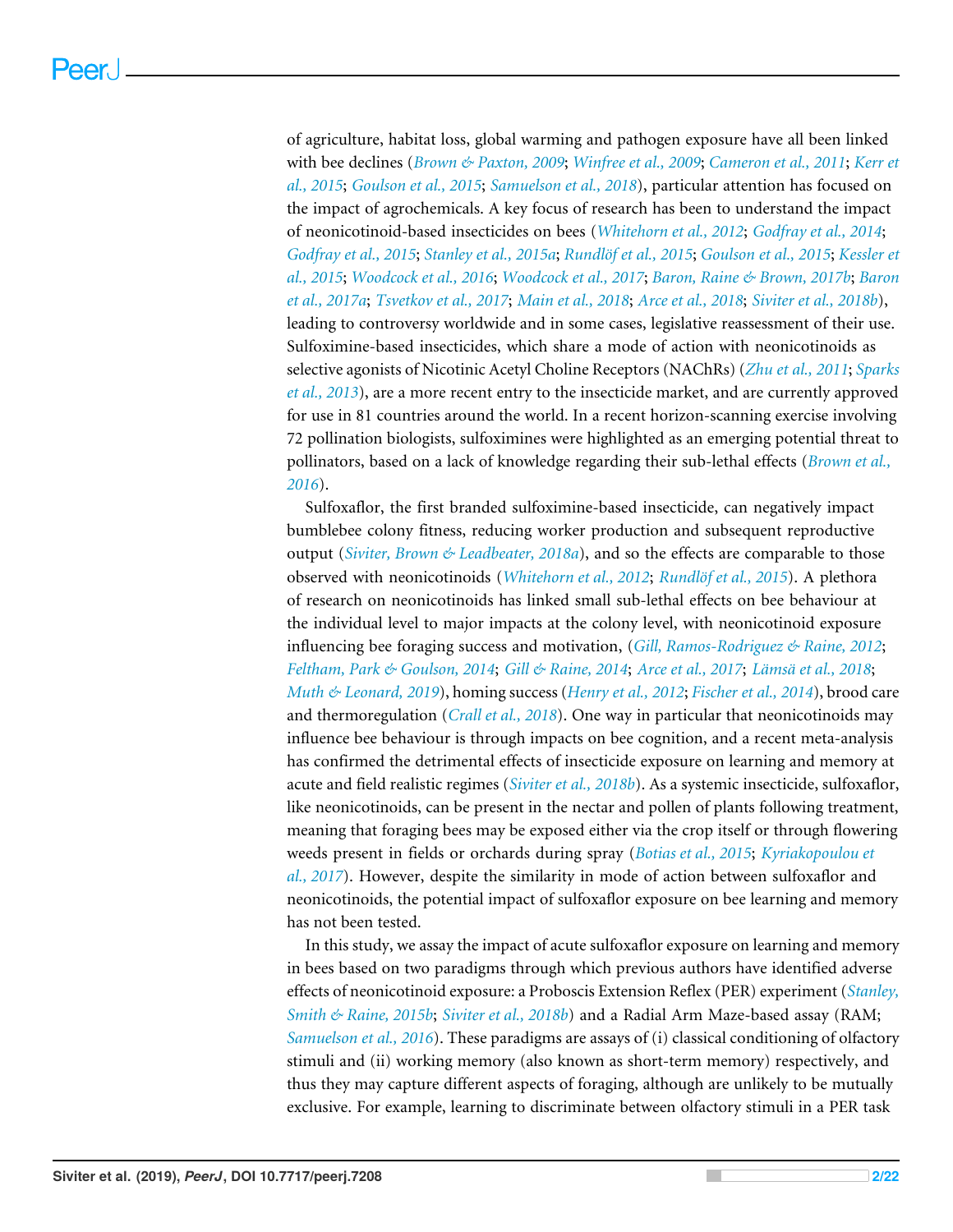may emulate learning to discriminate between rewarding and non-rewarding flower species, while RAM performance assays retention of short-term task-relevant information such as the location of flowers that a bee has recently visited (*[Foreman & Ermakova,](#page-17-9) [1998](#page-17-9)*; *[Lihoreau, Chittka & Raine, 2010](#page-18-6)*; *[Collett, Chittka & Collett, 2013](#page-16-7)*; *[Samuelson et al.,](#page-19-6) [2016](#page-19-6)*). Exposure to certain neonicotinoids, and other non-neonicotinoid insecticides, has been shown to influence PER performance in both *Apis* and *Bombus* (*[Williamson,](#page-20-9) [Baker & Wright, 2013](#page-20-9)*; *[Stanley, Smith & Raine, 2015b](#page-20-8)*; *[Piiroinen & Goulson, 2016](#page-19-7)*; *[Siviter](#page-19-4) [et al., 2018b](#page-19-4)*), while impacts on RAM performance have only been tested in bumblebees (*[Samuelson et al., 2016](#page-19-6)*). Given that sulfoxaflor and neonicotinoids both act as agonists of nicotinic acetylcholine receptors (NAChRs) (*[Sparks et al., 2013](#page-20-7)*), we predicted that sulfoxaflor exposure would have similar negative impacts on PER performance in *Apis* and *Bombus*, and RAM performance for *Bombus*.

### **METHODS: PER—EXPERIMENT 1**

#### **Subjects and harnessing**

Five bumblebee (*Bombus terrestris audax*) colonies, each with approximately 150 workers, were purchased (Koppert Ltd, Haverhill, UK) and moved into wooden colony boxes  $(28 \times 10 \times 18 \text{ cm})$  connected to flight arenas  $(100 \times 70 \times 50 \text{ cm})$  that contained an *ad libitum* supply of sucrose solution (50° Brix) and pollen. Only individuals that had been observed foraging on the feeder within flight arenas were subsequently used in the experiment (*[Martin, Fountain & Brown, 2018](#page-18-7)*). Previous studies suggest that bumblebees are more responsive when starved for a period of time (*[Stanley, Smith & Raine, 2015b](#page-20-8)*), and consequently prior to all PER experiments involving bumblebees, we collected and harnessed all potential subjects before leaving them overnight, and testing them the following morning.

Returning foraging honey bees (*Apis mellifera*) were collected from the entrance of five hives from a research apiary at Royal Holloway University of London. Honeybee mortality is high when individuals are harnessed for a sustained period of time, and as a result we collected and harnessed honeybees in the same day, leaving them for one hour after harnessing, before randomly assigning them to a treatment group (see below) and conducting the experiment. Bumblebees and honeybees were tested on different days, and on any single test day, sixteen to forty bumblebees and honeybees were collected and harnessed.

#### **Insecticide exposure**

Sulfoxaflor has been developed for a range of different crops, including as a seed treatment for bee attractive crops, but its most common application is currently as a foliar spray (*[Centner, Brewer & Leal, 2018](#page-16-8)*). Foliar spray applications result in short-term bursts of high insecticide residues in the nectar of sprayed crops (*[United States Environmental Protection](#page-20-10) [Agency, 2016](#page-20-10)*) and any concurrently flowering weeds. We thus based our estimates for acute exposure on data for the residue levels found in honeybee-collected nectar of cotton sprayed with sulfoxaflor from an Environmental Protection Agency (EPA) study, which demonstrated that over an 11 day period nectar concentrations ranged from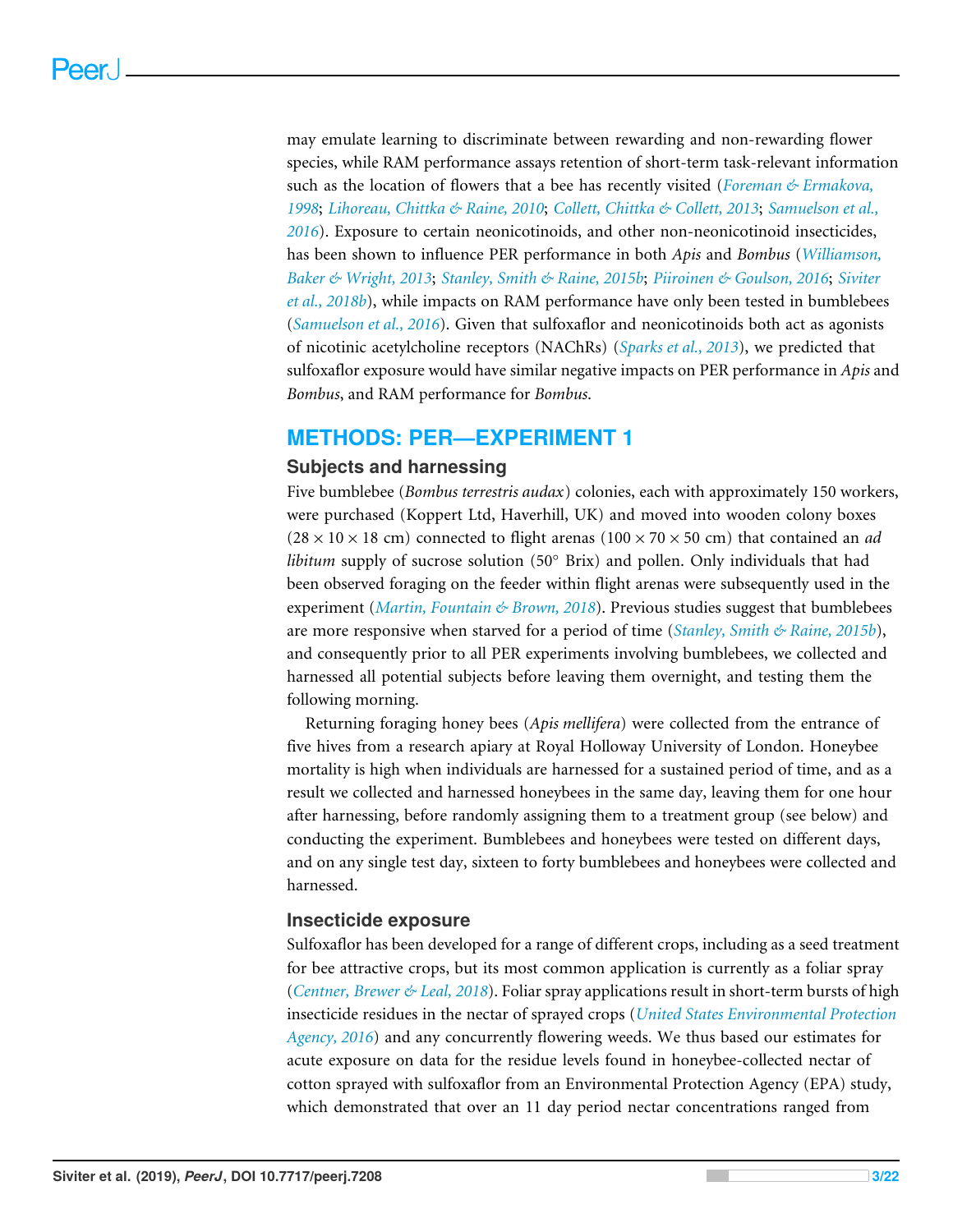5.41–46.97 ppb (United States Environmental Protection Agency 2016; application rate: 0.045 pounds (0.020 kg) of active ingredient per acre, applied twice). We derived our sulfoxaflor treatments from a stock solution of 1 g dm<sup>−3</sup> sulfoxaflor (Greyhound Chromatography and Allied Chemicals) in acetone, which was combined with sucrose solution (50° Brix) to make three treatment groups: 2.4  $\mu$ g dm<sup>-3</sup> (2.4 ppb), 10  $\mu$ g dm<sup>-3</sup> (10 ppb), 250 µg dm−<sup>3</sup> (250 ppb; positive control) and the negative control (sucrose with acetone only). Before training, we placed each bee horizontally (held in place with modelling clay) and pipetted a 10µl droplet of sucrose solution containing the randomly-assigned treatment solution onto a plastic surface, from which the bees could feed. Bees that did not immediately drink were encouraged to extend their proboscis by antennal stimulation with sucrose. Bees that did not consume the full quantity of sucrose solution were not used in the experiment (excluded bumblebees  $N = 55$ , control = 13, 2.4ppb = 16, 10 ppb = 16, 250 ppb = 10; honeybees  $N = 17$ , control = 2, 2.4 ppb = 6, 10 ppb = 5, 250 ppb = 4). After feeding, the bees were placed upright and left for an hour (*[Stanley, Smith & Raine,](#page-20-8) [2015b](#page-20-8)*).

#### **Training protocol**

We used an absolute conditioning proboscis extension reflex (PER) procedure in which lavender scent (conditioned stimulus; CS) was forward paired with antennal stimulation by sucrose solution (unconditioned stimulus; US; 50◦ Brix). The subjects were placed three cm away from the odour tube that contained filter paper soaked in 4  $\mu$ l of the lavender essential oil. A programmable logic controller computer was used to blow a constant stream of air containing the odours towards the subjects from the odour tube. The odour tube was replaced every 20–30 trials to ensure that the odour was consistently strong throughout conditioning. Bees were exposed to 5 s of clean airflow (no odour), followed by 10 s of the odour. Six seconds after the start of odour exposure, the subject was presented with  $0.8 \mu$ l of untreated sucrose solution (50◦ Brix) from a syringe. A positive response was recorded if the bee extended its proboscis in the first six seconds of odour presentation, before antennal stimulation with the US, and was always rewarded by immediate delivery of the sucrose solution. In the event of a negative response, we additionally recorded whether the bee responded to the antennal stimulation (to ascertain that the subject was motivated to extend its proboscis). Each subject received fifteen trials with an inter-trial interval of approximately 12 min. To ensure that the bees were learning about the odour and not other aspects of the experimental protocol, three non-scented probe trials were randomly distributed between the 5th and 15th learning trials. Bees that responded to the unscented stimulus in any probe trial were not included in the analysis (excluded bumblebees  $n = 10$ ; honeybees  $n = 1$ ). Each animal thus received 18 trials in total (15 test trials and 3 probe trials).

Medium- and long-term memory tests, whereby the subjects were presented with the conditioned odour in isolation for a single trial, were conducted with the same subjects 3 h and 24 h after the last learning trials, respectively. Once the experiment was finished, bees were frozen and their size recorded by measuring thorax width with electronic callipers (Mitutoyo), three times, from which a mean value was taken. We recorded size because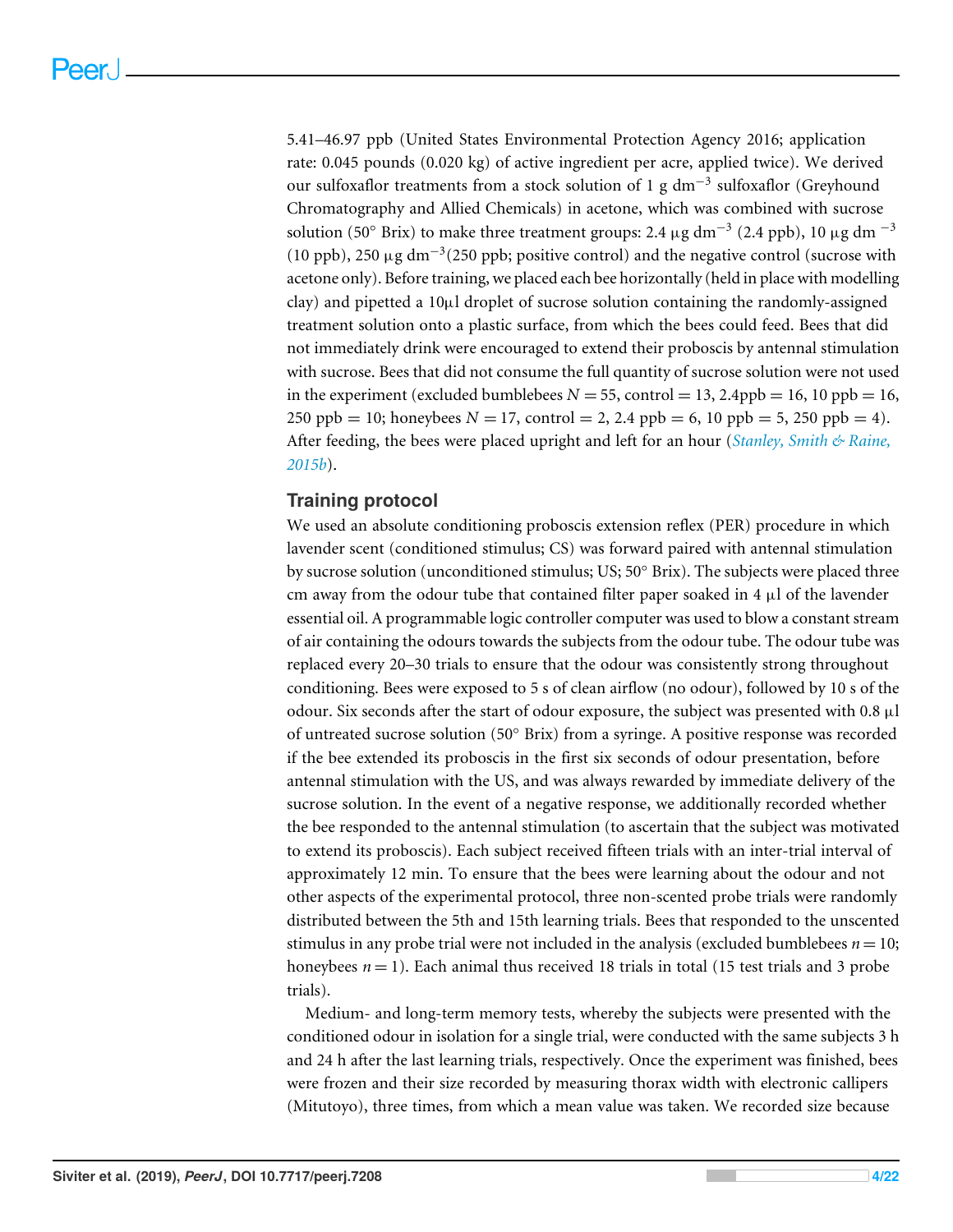it may influence the rate at which the insecticide is absorbed; larger bees empty their gut at a faster rate (*[Fournier et al., 2014](#page-17-10)*) and previous studies have correspondingly found size-dependent effects of acute insecticide exposure on cognition (*[Samuelson et al., 2016](#page-19-6)*).

In total, we tested 240 bumblebees and 174 honeybees. Bees that did not extend their proboscis in response to antennal sucrose stimulation in at least 5 learning trials were not used (bumblebee  $N = 64$ , control = 17, 2.4 ppb = 14, 10 ppb = 16, 250 ppb = 17; honeybee  $N = 6$ , control = 1, 2.4 ppb = 1, 10 ppb = 2, 250 ppb = 1). A further 3 bumblebees were removed from the experiment because they extended their proboscis before the odour was presented. Five bumblebees died, as did 46 honeybees. One bumblebee was harnessed poorly and thus not included, as were 10 honeybees. This resulted in final sample sizes of 102 bumblebees and 94 honeybees (bumblebees: control = 23, 2.4 ppb = 26, 10 ppb = 24, 250 ppb = 29: honeybees: control = 29, 2.4 ppb = 22, 10 ppb = 22, 250 ppb = 21).

#### **Statistical analysis**

We followed an information theoretic model selection approach. The initial model set included a full model and all subsets, including a null model that contained solely the intercept and ''Colony'' as a random factor. We selected a 95% confidence set of models based on Akaike weights derived from AICc values. In cases where the 95% confidence set contained more than one model, the models were averaged (*[Burnham & Anderson, 2002](#page-16-9)*) (including the null if it was included within the confidence set) to produce parameter estimates and 95% confidence intervals. Data collected for bumblebees and honeybees were analysed separately due to potential differences between the species (see *[Siviter et al., 2018b](#page-19-4)*).

Following *[Stanley, Smith & Raine \(2015b\)](#page-20-8)*, we analysed three dependent variables to identify sulfoxaflor effects on PER performance: (i) whether the bee responded to the CS in the absence of antennal stimulation (hereafter: ''positive response'') in at least one trial overall (ii) the total number of positive responses (hereafter learning level) from bees that learnt the association, and (iii) the trial that the bee first exhibited a positive response. We used generalised linear mixed effect models with binomial or Poisson error structures, or mixed effect Cox models, respectively, where treatment, bee size and their interaction were specified as fixed factors, and colony as a random factor (see [Tables S1](http://dx.doi.org/10.7717/peerj.7208#supp-1) & [S2\)](http://dx.doi.org/10.7717/peerj.7208#supp-2). For mediumand long-term memory, we analysed whether or not the bee exhibited a positive response to the CS following the same method (binomial error structure). We used the packages, lme4 (*[Bates et al., 2015](#page-16-10)*), MuMin (*[Barton, 2016](#page-16-11)*), Coxme (*[Therneau, 2018](#page-20-11)*), Hmisc (*[Harrell](#page-17-11) [& Dupont, 2018](#page-17-11)*) and pscl (*[Jackman, 2017](#page-17-12)*).

#### **METHODS: RAM—EXPERIMENT 2**

#### **Subjects**

Seven bumblebee colonies (*B. terrestris audax*), each with approximately 150 workers, were obtained from Biobest (Agralan Ltd, Swindon, Wiltshire, UK) and upon arrival each was transferred into a plastic bipartite nest box  $(28 \times 16 \times 10.5 \text{ cm})$ , with a central divider that allowed access between compartments). When transferring bees into the nest box individual bees were tagged with unique number disks, allowing the identification of individuals. During experiments, the nest box was attached to the radial arm maze (RAM;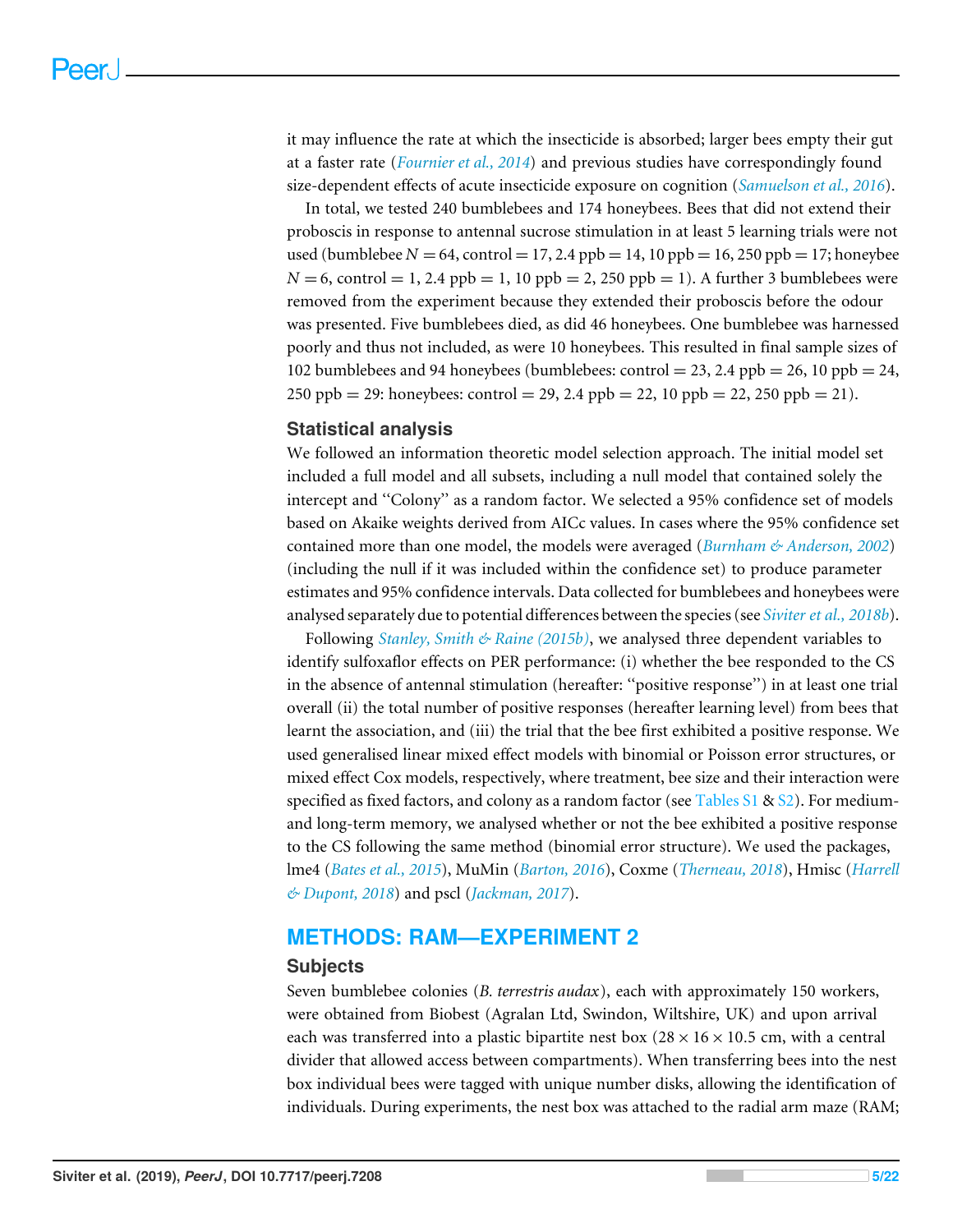description below), with access controlled using sliding trap-doors. When the bees were not being tested, gravity feeders were placed in the RAM with an *ad libitum* supply of 43◦ Brix sucrose solution. Colonies were provided with approximately 7 grams of pollen in the nest box 3 times a week. Colonies were used in succession rather than simultaneously, and newly emerged bees were tagged daily throughout the experiment.

#### **Radial arm maze**

A radial arm maze classically consists of 8 arms, each of which contains a hidden food reward (*[Foreman & Ermakova, 1998](#page-17-9)*). Animals forage within the maze and search for the food rewards, whilst avoiding re-visiting arms that they have already depleted, and *[Samuelson et al. \(2016\)](#page-19-6)* have previously confirmed that bumblebees use working memory to minimize such revisits. We based our design on the set-up used by *[Samuelson et al.](#page-19-6) [\(2016\)](#page-19-6)* but modified their original vertical design to create a horizontal version. The aim of this modification was to reduce reliance on learnt movement rules by forcing subjects to return to the centre of the maze between choices, as is usually the case for rodent versions of the RAM (*[Olton & Samuelson, 1976](#page-18-8)*; *[Foreman & Ermakova, 1998](#page-17-9)*). Our horizontal maze was constructed from acrylic plastic, sealed together with non-toxic grey silicone (Bondit). Each of the 8 arms contained a removable platform (7.2  $\times$  2.6  $\times$  0. five mm) upon which the bees could land to access a small hole in the wall. By extending the proboscis through this hole, bees could access a sucrose reward (43◦ Brix) that was not visible from the platform (volume varied between stages; see below). After visitation, the platform could be rapidly replaced with a clean alternative to prevent the use of scent marks to identify visited arms. The availability of visual global landmarks (often a view of the laboratory) has been shown to contribute to performance in a RAM for rodents and other animals (*[Foreman &](#page-17-9) [Ermakova, 1998](#page-17-9)*; *[Wilkinson, Chan & Hall, 2007](#page-20-12)*), but (a) our laboratory regularly changes in appearance and (b) light control was important for our video software. Thus, our maze walls were opaque, but papered with a black and white panoramic photo of the laboratory to allow bees to orientate.

#### **Stage 1—Group training**

The objective of this stage was to identify motivated foragers. Each morning before testing, the RAM was set up with 10  $\mu$ l 43° Brix sucrose solution on each landing platform. All bees were then allowed into the RAM to forage on the landing platforms (platforms were continuously reloaded with sucrose solution when drained). Only bees that were observed foraging within the maze at this stage (by inserting the proboscis into the holes at the end of each arm) proceeded to Stage 2 (Individual training).

#### **Stage 2—Individual training**

The objective of the individual training stage was for bees to learn the win-shift nature of the RAM task, over the course of 10 training bouts. During each bout, bees were required to visit all eight artificial platforms and then return to the nest box to empty their crop. At the onset of each bout, each platform contained 10  $\mu$ l of sucrose solution (20  $\mu$ l for the first bout, to increase motivation). Rewards were not refilled after visitation, but landing platforms were replaced with identical but clean replacements. Once the bee found the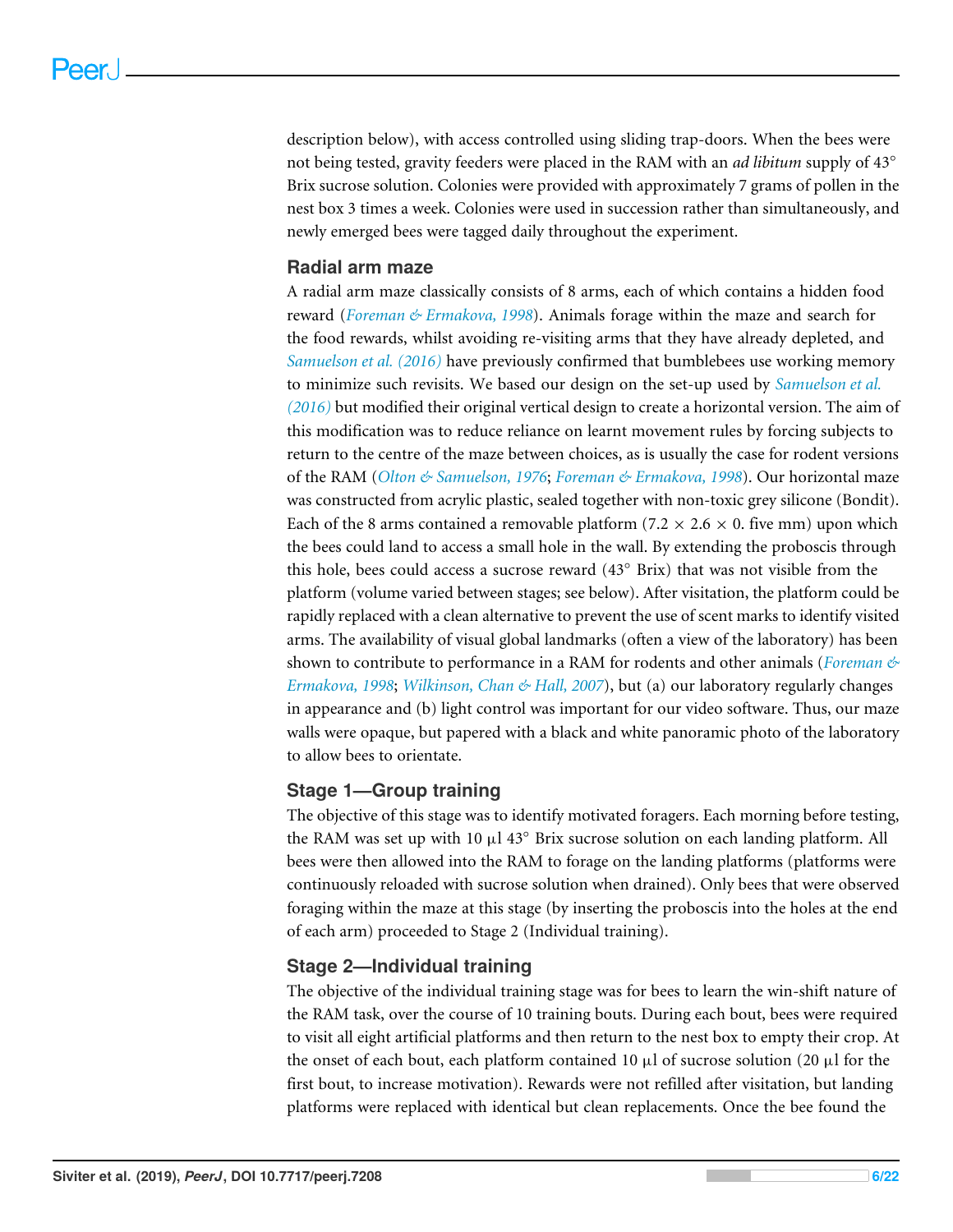final reward, we increased the amount of sucrose solution in that arm (from outside the maze) so that the bee's crop was full, encouraging her to return to the nest box. Choices in the RAM were recorded as either: Correct –feeding from platforms that had not yet been visited, or Incorrect- attempting to feed from platforms that had already been depleted.

If a bee attempted to return to the nest box three times prior to visiting all landing platforms, or if the trial exceeded 20 min, the bee was permitted to return to the nest box. As with *[Samuelson et al. \(2016\)](#page-19-6)*, each bee completed 10 training bouts.

#### **Stage 3—Pesticide exposure**

Our pesticide exposure regime differed from that used in the PER regime because our RAM experiment was designed to allow direct comparison with the results described by (*[Samuelson et al., 2016](#page-19-6)*) for thiamethoxam. *[Samuelson et al. \(2016\)](#page-19-6)* aimed to mimic the dosage received during one hour of foraging for nectar, whilst overcoming the problem that feeding on a large volume of sucrose may reduce a bee's motivation to participate in the RAM. To that end, bees were only fed half of the volume of nectar that would normally be consumed during such a foraging bout  $(0.5 \times 37.7 \text{ mg})$ , with a doubled concentration of sulfoxaflor. To allow for direct comparison, we followed the same approach here (and bumblebees thus received a higher dosage than those in the PER treatment groups described above). Each test subject was intercepted as it was returning to the RAM after emptying its crop following the 10th training bout. They were placed into a plastic beaker, and fed 18.85 µl of sucrose solution from the randomly assigned treatment group. We included four treatment groups, intended to mimic foraging on crops with nectar containing either 0 ppb (control), 5  $\mu$ g dm<sup>−3</sup> (5 ppb), 10  $\mu$ g dm<sup>−3</sup> (10 ppb) or 250  $\mu$ g dm<sup>−3</sup> (250 ppb or positive control) of sulfoxaflor, so bees from each treatment group received 0, 0.045, 0.091 & 2.5 ng respectively. After consumption, the bees were held in the plastic beaker for 45 min before being returned to the nest (*[Samuelson et al., 2016](#page-19-6)*). 60 bees were originally trained on the RAM but 2 failed to re-commence foraging after the exposure stage (*N* values, control = 14, 5 ppb = 15, 10 ppb = 15, 250 ppb  $n = 14$ ).

#### **Stage 4—Test trial**

Following exposure, the bees were presented with the exact set up they had experienced in the training phase of the experiment (phase 2) and tested one final time. After completing the task bees were collected and frozen and, at a later date, we measured their thorax width.

#### **Statistical analysis**

As with experiment 1, we used an information theoretic model selection approach when analysing each dependent variable and, as in previous work (*[Olton & Samuelson, 1976](#page-18-8)*; *[Foreman & Ermakova, 1998](#page-17-9)*; *[Samuelson et al., 2016](#page-19-6)*), three different measures were chosen to assess performance; (i) total revisits to platforms which have been previously visited, (ii) the number of correct choices made before making a revisit and (iii) the proportion of correct choices in the first eight visits. For all dependent variables, treatment, bee size and the interaction between them were included as fixed factors with colony included as a random factor. To account for overdispersion, we used a generalised linear model with a negative binomial distribution error structure (glm.nb) to analyse total revisits, and a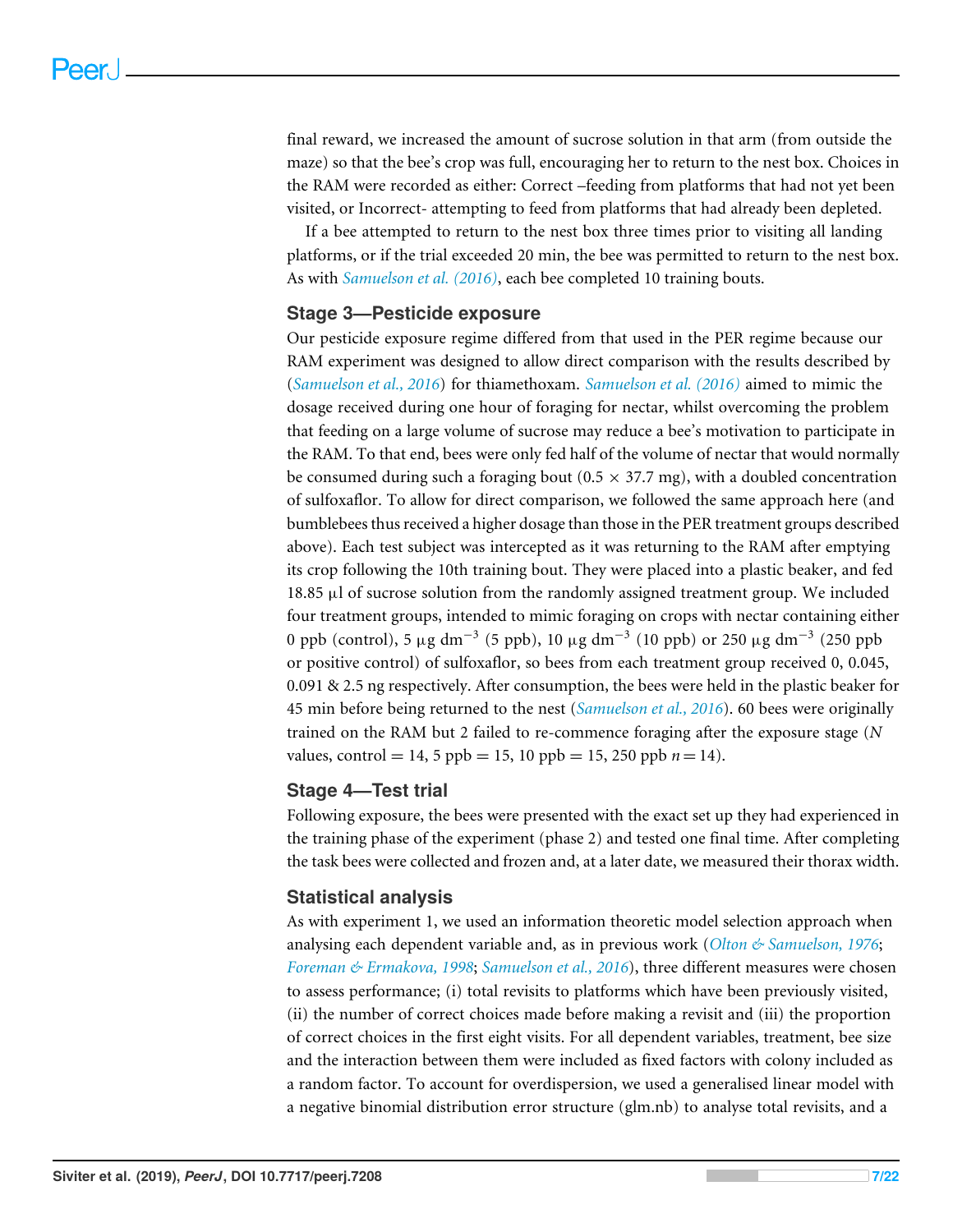generalised linear model (glm) with a Poisson distributed error structure to analyse the number of correct choices in the first 8 visits. A mixed effect cox model (coxme) was used to analyse correct choices before first revisit. All analyses were conducted in R studio (version 1.1.419) using the R packages lme4 (*[Bates et al., 2015](#page-16-10)*), MuMin (*[Barton, 2016](#page-16-11)*), Coxme (*[Therneau, 2018](#page-20-11)*), AER (*[Kleiber & Zeileis, 2008](#page-18-9)*), MASS (*[Ripley & Venables, 2002](#page-19-8)*), Hmisc (*[Harrell & Dupont, 2018](#page-17-11)*).

# **RESULTS: PER—EXPERIMENT 1**

For our first measure of learning (production of at least one conditioned response to the stimulus), we found no evidence that acute sulfoxaflor exposure influenced bumblebees [\(Fig. 1A,](#page-8-0) glmer, 2.4 ppb parameter estimate (PE) =  $-0.00$ , 95% CI [ $-0.34$  to 0.33]; 10 ppb PE = 0.00, 95% CI [−0.35 to 0.36]; 250 ppb PE = 0.05, 95% CI [−0.43 to 0.53]) or honeybees [\(Fig. 2A;](#page-9-0) glmer, 2.4 ppb PE =  $-1.30$ , 95% CI [ $-14.19$  to 11.60; 10 ppb PE  $= -1.26, 95\% \text{ CI}$  [−14.82 to 12.31]; 250 ppb PE = -7.32, 95% CI [−53.10 to 38.45]). Learning level (number of positive responses) was also not influenced by sulfoxaflor exposure (bumblebees, [Fig. 1B;](#page-8-0) glmer; *wi* (treatment) = 0.017; honeybees, [Fig. 2B;](#page-9-0) glmer, 2.4 ppb PE = 1.18, 95% CI [−8.23 to 10.59]; 10 ppb PE = 1.05, 95% CI [−6.93 to 9.04]; 250 ppb PE = 0.31, 95% CI [−4.11 to 4.72]). Finally, there was no evidence to suggest that sulfoxaflor exposure influenced the speed at which either bumblebees or honeybees learnt the olfactory association (bumblebees, [Fig. 1C,](#page-8-0) coxme, 2.4 ppb PE =  $-0.00$ , 95% CI  $[-0.93 \text{ to } 0.78]$ ; 10 ppb PE =  $-0.00$ , 95% CI  $[-0.91 \text{ to } 0.87]$ ; 250 ppb PE = 0.03, 95% CI [−0.39 to 1.22]; honeybees, [Fig. 2C;](#page-9-0) coxme, 2.4 ppb PE = −0.11, 95% CI [−0.72 to 0.51]; coxme, 10 ppb PE =  $-0.02$ , 95% CI [ $-0.34$  to 0.29]; coxme, 250 ppb PE =  $-0.01$ , 95% CI [−0.30 to 0.28]), suggesting no influence of acute sulfoxaflor exposure on olfactory conditioning performance in either species.

Similarly, there was no impact of sulfoxaflor exposure on either bumblebee or honeybee memory at 3 h after training (bumblebee; [Fig. 3A;](#page-10-0) glmer, 2.4 ppb PE = 0.02, 95% CI [ $-0.59$ ] to 0.63]; 10 ppb PE = −0.07, 95% CI [−0.98 to 0.83]; 250 ppb PE = 0.06, 95% CI [−0.62 to 0.75]; honeybee; [Fig. 3C;](#page-10-0) *wi* (treatment) = 0.033) or at 24 h after training (bumblebee; [Fig. 3B;](#page-10-0) *wi* (treatment) = 0.042; honeybee ; [Fig. 3D;](#page-10-0) glmer, 2.4 ppb PE = −0.39, 95% CI  $[-1.79 \text{ to } 1.02]$ ; 10 ppb PE =  $-0.36$ , 95% CI  $[-1.66 \text{ to } 0.94]$ ; 250 ppb PE = 0.04, 95% CI  $[-0.79 \text{ to } 0.88]$ ).

# **RESULTS: RAM—EXPERIMENT 2**

We found no statistical support for an effect of sulfoxaflor exposure on total revisits [\(Fig. 4A;](#page-11-0) glm.nb, 5 ppb treatment PE = 0.24, 95% CI [−0.56 to 1.05]; 10 ppb PE = 0.16, 95% CI [−0.46 to 0.79]; 250 ppb PE = 0.23, 95% CI [−0.55 to 1]) or on the proportion of correct choices in the first 8 visits of bumblebees following sulfoxaflor exposure [\(Fig.](#page-11-0)  $4B$  glm, (*wi* (treatment) = 0.038). Similarly, we found no statistically significant effect of sulfoxaflor exposure on the number of correct choices before the first revisit [\(Fig. 5;](#page-12-0) coxme, 5ppb PE = 0.55, 95% CI [−0.54 to 1.64]; 10 ppb PE = 0.25, 95% CI [−0.48 to 0.98]; 250 ppb PE = 0.49, 95% CI  $[-0.52 \text{ to } 1.51]$ , suggesting no impact of acute sulfoxaflor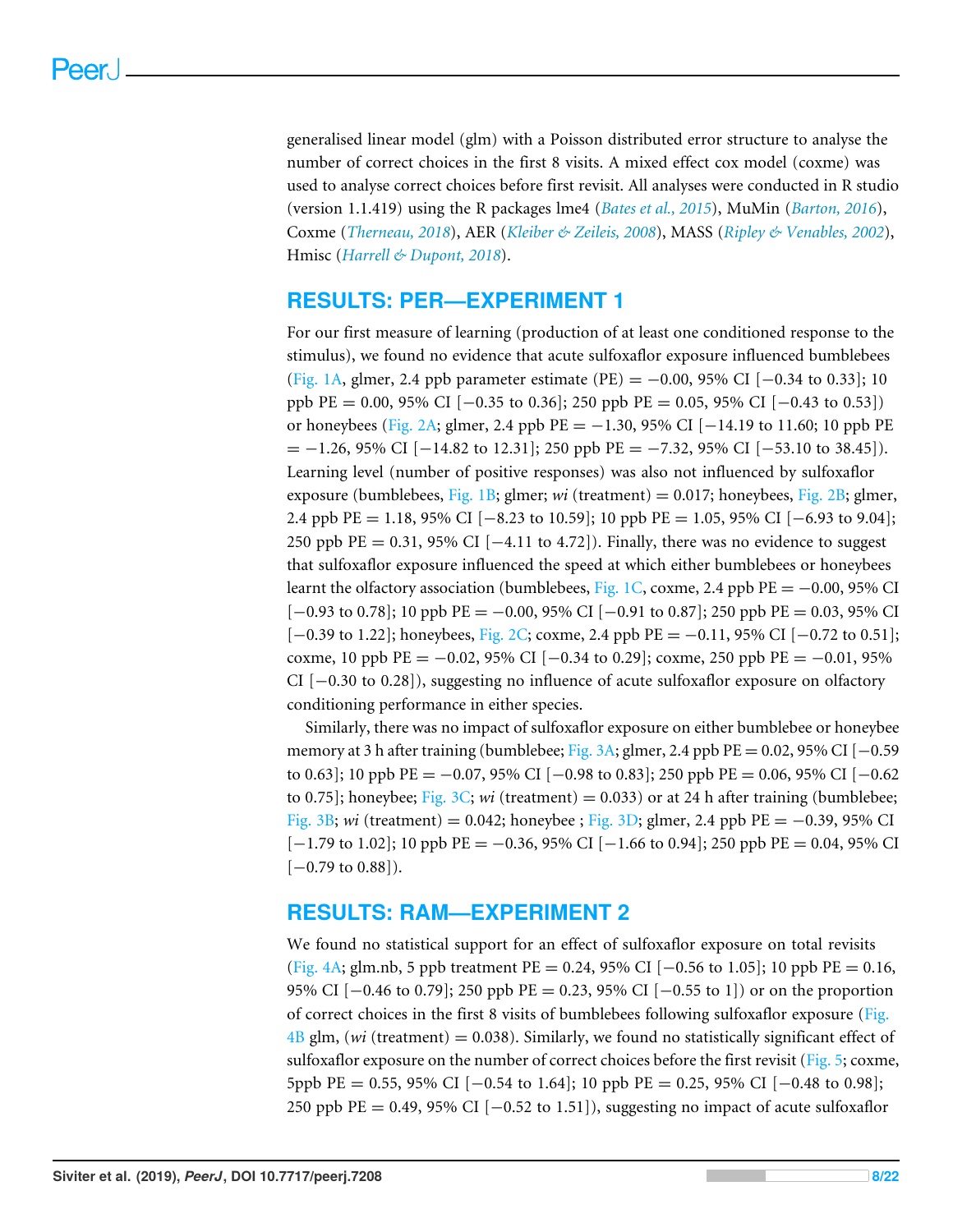<span id="page-8-0"></span>

**Figure 1 Bumblebee olfactory learning.** The performance of bumblebees in an olfactory learning task (A) the proportion (±SEM) of bumblebees that learnt the olfactory association (B) the learning level (±SEM) of the bees that did learn the association and (C) the trials in which bees learnt the association (±SEM) in reference to trial number. (Control *n* = 23, 2.4 ppb n = 26, 10 ppb *n* = 24, 250 ppb *n* = 29). Full-size [DOI: 10.7717/peerj.7208/fig-1](https://doi.org/10.7717/peerj.7208/fig-1)

exposure on bumblebee working memory. Further analysis also suggested no impact on bumblebee behaviour (see [Supplemental Information\)](http://dx.doi.org/10.7717/peerj.7208#supplemental-information).

# **DISCUSSION**

We found no evidence to suggest that acute sulfoxaflor exposure influenced bumblebee or honeybee olfactory conditioning or bumblebee working memory, even at the highest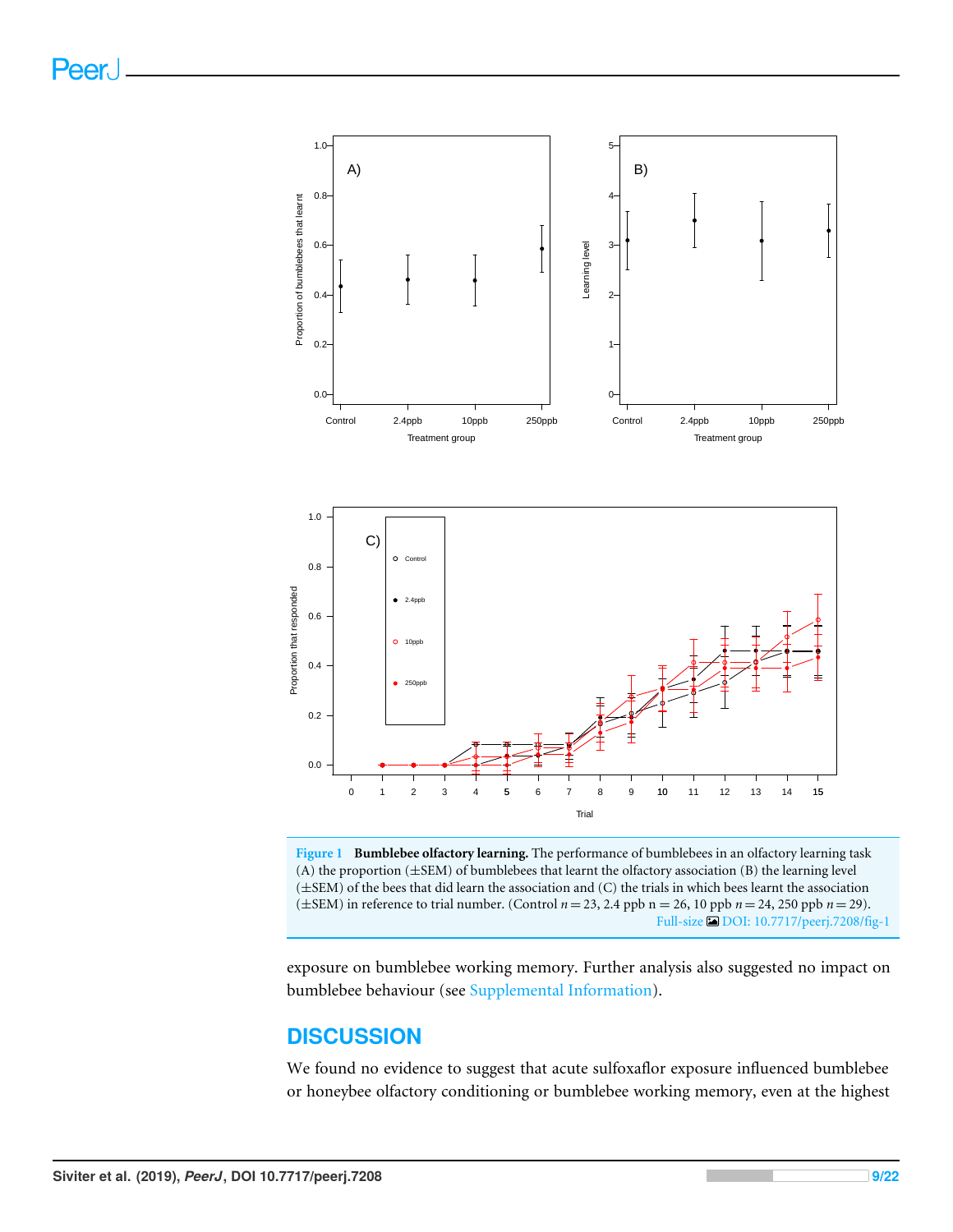<span id="page-9-0"></span>

**Figure 2 Honeybee olfactory learning.** The performance of honeybees in an olfactory learning task: (A) The proportion  $(\pm$ SEM) of honeybees that learnt the olfactory association (B) the learning level  $(\pm$ EM) of the bees that did learn the association (B) and (C) the trials in which bees learnt the association (±SEM) in reference to trial number. (Control *n* = 29, 2.4 ppb *n* = 22, 10 ppb *n* = 22, 250 ppb *n* = 21). Full-size [DOI: 10.7717/peerj.7208/fig-2](https://doi.org/10.7717/peerj.7208/fig-2)

concentrations of exposure tested (250 ppb). Given the range of dosages we tested, which included positive controls that far exceeded levels likely to be found in the field, it is unlikely that acute sulfoxaflor exposure in adult bees will influence cognition after environmental exposure, at least with regard to olfactory conditioning and working memory performance.

We used two experimental paradigms to investigate the impact of acute sulfoxaflor exposure on bee learning and memory. Although a wide variety of different paradigms can be used to assess bee cognition (*[Bernadou et al., 2009](#page-16-12)*; *[Zhang & Nieh, 2015](#page-21-1)*;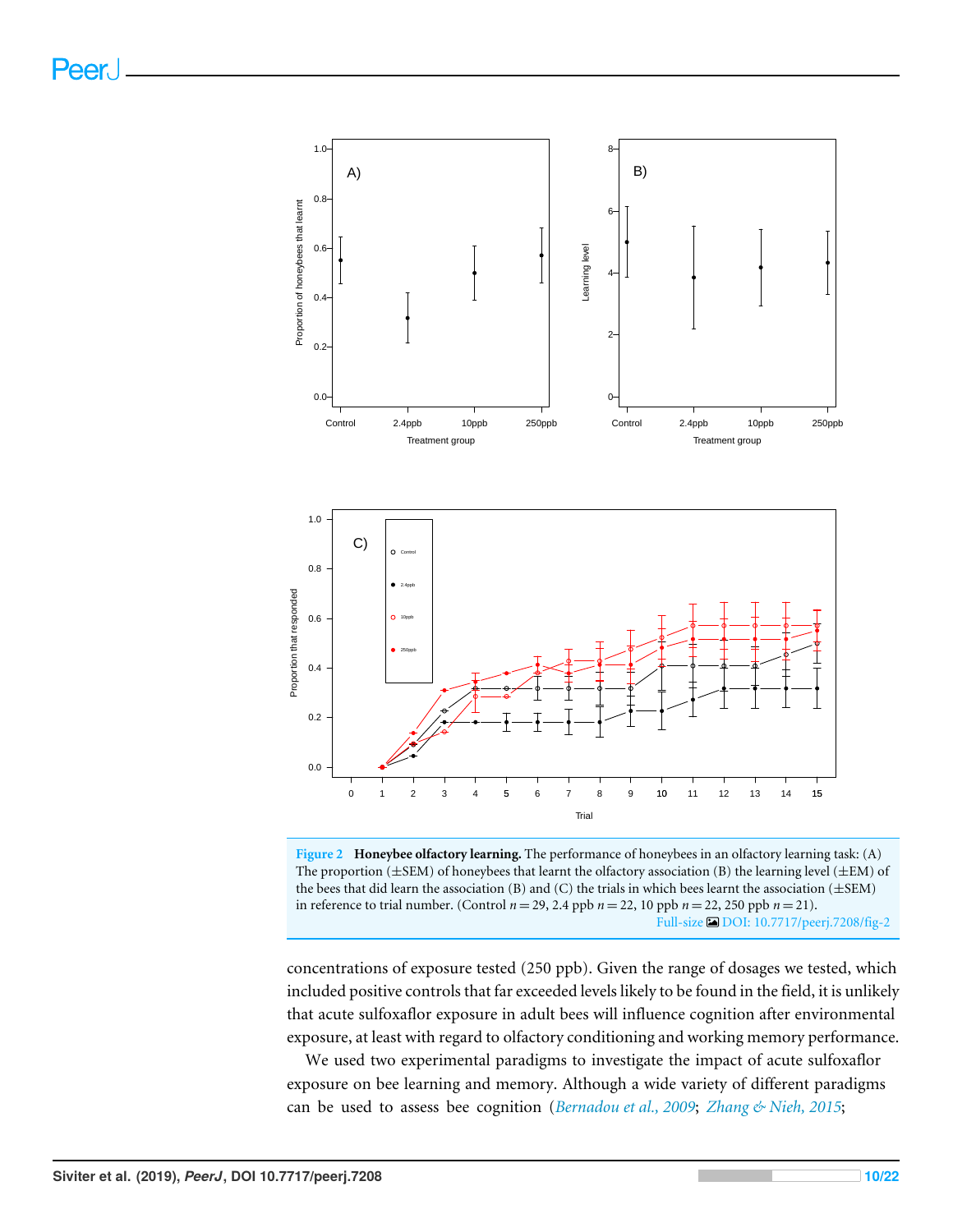<span id="page-10-0"></span>

**Figure 3 Figure 3: Bumblebee and honeybee olfactory memory.** The proportion of bumblebees and honeybees (±SEM) responding to the conditioned stimuli 3 hours (A & B) and 24 hours (C & D) after training had finished. (Bumblebee 3H, Control *n* = 10, 2.4 ppb *n* = 12, 10 ppb *n* = 11, 250 ppb *n* = 17; bumblebee 24H Control *n* = 9, 2.4 ppb *n* = 11, 10 ppb *n* = 9, 250 ppb *n* = 14; Honeybee 3H, Control *n* = 28, 2.4 ppb *n* = 21, 10 ppb *n* = 22, 250 ppb *n* = 20; honeybee 24H Control *n* = 23, 2.4 ppb *n* = 13, 10 ppb  $n = 17,250$  ppb  $n = 16$ ).

Full-size [DOI: 10.7717/peerj.7208/fig-3](https://doi.org/10.7717/peerj.7208/fig-3)

*[Lämsä et al., 2018](#page-18-3)*; *[Muth, Francis & Leonard,](#page-18-4) [2019](#page-18-4)*) we chose to use both PER and the RAM, in combination, as these paradigms allow us to consider the impact of sulfoxaflor exposure on working memory (also known as short-term memory), medium-term and long-term memory (*[Menzel, 2012](#page-18-10)*). Interestingly, in both of these paradigms, the neonicotinoid thiamethoxam, one of the three neonicotinoids insecticides banned from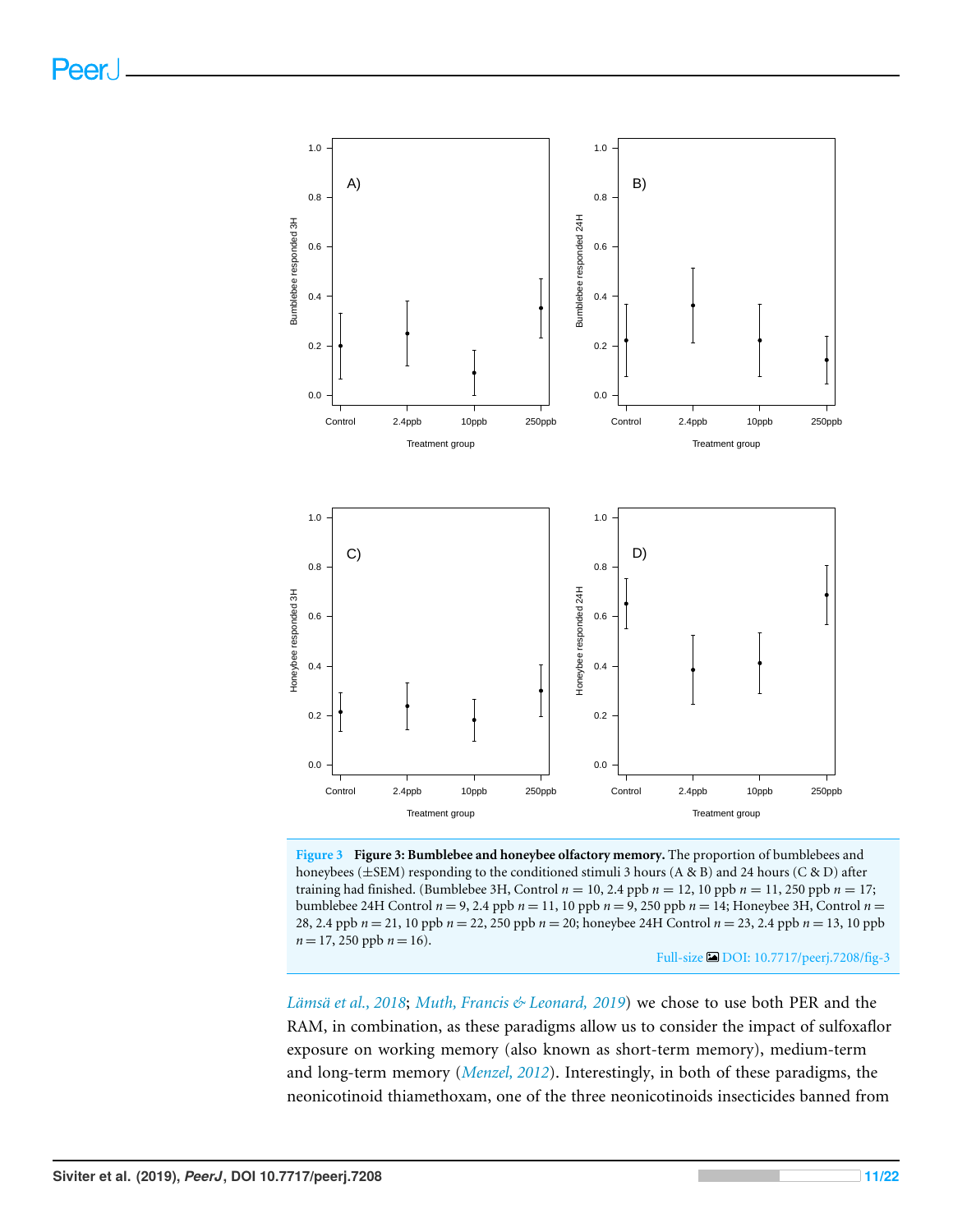<span id="page-11-0"></span>

**Figure 4 Figure 4: Bumblebee performance on the radial arm maze.** (A) the total number of revisits (±SE) to already depleted landing platforms and, (B) the mean number of correct landings (±SE) in the bees first 8 landings.

Full-size [DOI: 10.7717/peerj.7208/fig-4](https://doi.org/10.7717/peerj.7208/fig-4)

outdoor agricultural use within the European Union, has been shown to influence performance at comparable dosages (*[Stanley, Smith & Raine, 2015b](#page-20-8)*; *[Samuelson et al.,](#page-19-6) [2016](#page-19-6)*). Both neonicotinoids and sulfoximine-based insecticide share the same mode of action, acting as selective agonists of Nicotinic Acetyl Choline Receptors (NAChRs) (*[Zhu](#page-21-0) [et al., 2011](#page-21-0)*; *[Sparks et al., 2013](#page-20-7)*). Acute neonicotinoid exposure can inactivate the mushroom bodies of bee brains (*[Palmer et al., 2013](#page-19-9)*), which are essential for learning and memory in bees (*[Menzel, 2012](#page-18-10)*). The effects of sulfoxaflor exposure on bee neurology have not been explored, but could provide useful information in understanding why neonicotinoids, but not sulfoximine-based insecticides, influence bee cognition, at least under these experimental paradigms and dosages. Ultimately, sulfoxaflor could be used as a reference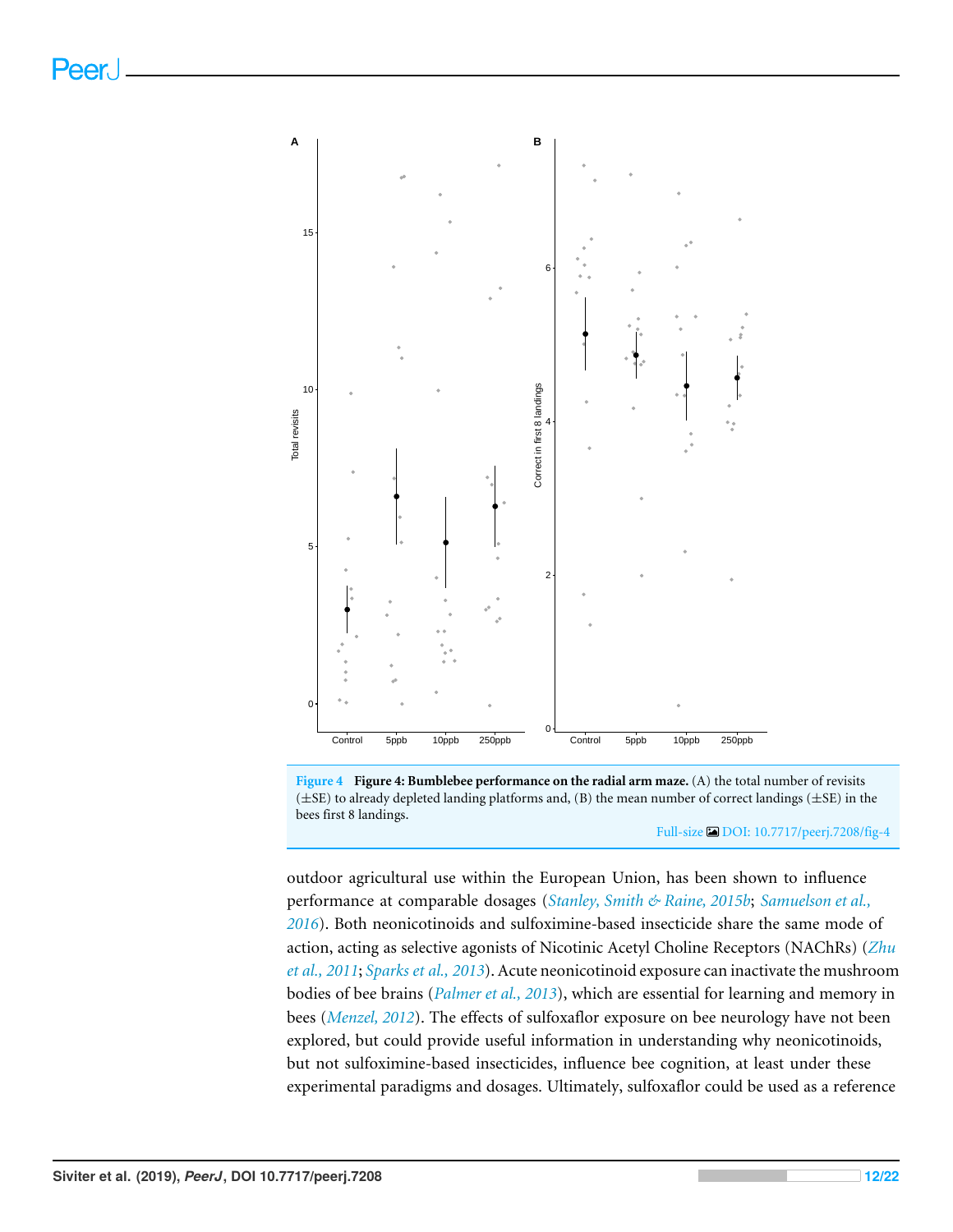<span id="page-12-0"></span>



substance to understand why some insecticides, which act on nicotinic acetyl choline receptors (NAChRs) have a negative impact on bee cognition, while others do not.

We tested the impact of acute sulfoxaflor exposure (rather than chronic exposure) on bee learning and memory. A recent meta-analysis showed that chronic insecticide exposure can have larger effects on bee memory than acute exposure for adult bees, and so we cannot rule out that more prolonged exposure would have identified an effect of sulfoxaflor exposure. However, an acute dosage potentially mimics the exposure regime of a foraging adult bee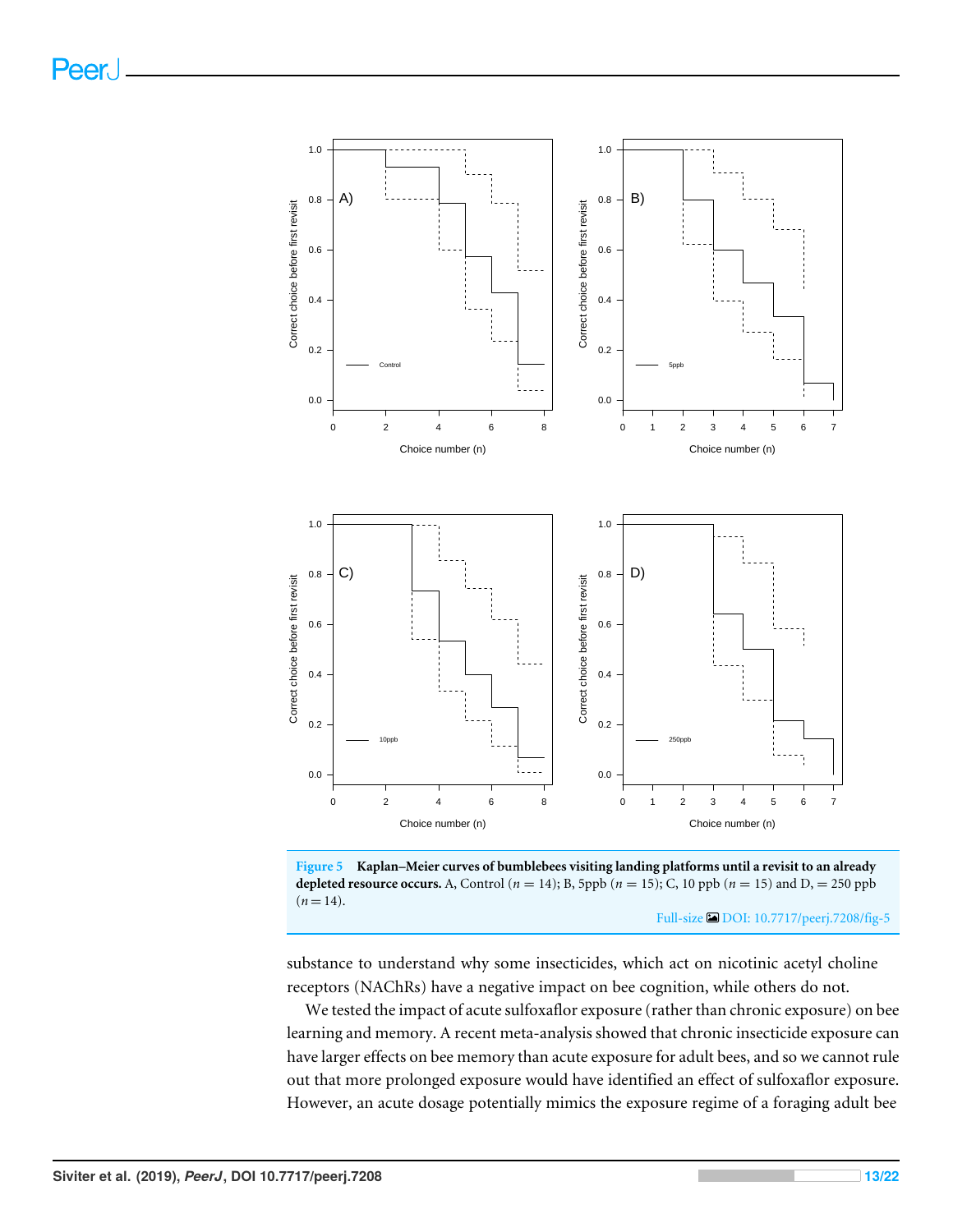in the field more closely, because individuals may forage on a range of different crops and flowers in addition to the treated crop, over an extended period of time. Chronic exposure is nonetheless clearly relevant for larval brood, and the same meta-analysis highlighted that exposure as a larva is more likely to have a negative impact on bee learning than adult exposure (*[Siviter et al., 2018b](#page-19-4)*). Larval exposure to thiamethoxam has been shown to influence synaptic density in the mushroom bodies of bee brains (*[Peng & Yang, 2016](#page-19-10)*) and increase neural vulnerability to mitochondrial dysfunction (*[Moffat et al., 2015](#page-18-11)*), which may be linked to documented effects of exposure on cognitive function (*[Klein et al., 2017](#page-18-12)*). Thus, although our results show no effect of acute sulfoxaflor exposure on bumblebee or honeybee cognition, further research needs to be conducted to understand the potential impact of chronic exposure, both in adults and larvae. Furthermore, given the dearth of data on non-*Apis*/*Bombus* bees (*[Siviter et al., 2018b](#page-19-4)*), researchers should prioritise assessing the impact of sulfoxaflor on non-social bees.

The hypothesis that negative effects of neonicotinoid exposure on bees are mediated in part by the widely-documented sub-lethal effects on learning and memory described above, which may impact upon bee foraging behaviour and thus potentially colony productivity, has received much attention (*[Klein et al., 2017](#page-18-12)*; *[Siviter et al., 2018b](#page-19-4)*). However, neonicotinoid insecticides have many other sub-lethal effects on bee behaviour and physiology (*[Wu et al., 2012](#page-20-13)*; *[Laycock et al., 2012](#page-18-13)*; *[Baron, Raine & Brown, 2017b](#page-15-1)*; *[Baron et al.,](#page-15-2) [2017a](#page-15-2)*; *[Crall et al., 2018](#page-16-5)*) and any causal link between reduced cognitive performance and foraging efficiency remains to be established, because data linking bee cognitive traits and foraging efficiency are difficult to collect. The evidence that does exist is contradictory. *[Raine & Chittka \(2008\)](#page-19-11)* found a positive association between the nectar collection rate of workers allowed to forage outdoors, and the visual learning performance of their sisters from the same colony, but *[Evans, Smith & Raine \(2017\)](#page-17-13)* found no correlation between individual visual learning performance and nectar collection rate. A better understanding of the relationship between bee cognitive traits and foraging efficiency is clearly important if we are to identify and mitigate against the sub-lethal impacts that underlie negative impacts of neonicotinoid insecticide exposure on bumblebee colony reproductive output (*[Whitehorn et al., 2012](#page-20-2)*; *[Rundlöf et al., 2015](#page-19-3)*; *[Woodcock et al., 2017](#page-20-5)*). In contrast, our findings suggest that sub-lethal effects on learning and memory are unlikely to underlie the negative impacts of sulfoxaflor on colony reproductive output in bumblebees.

If memory and learning are unaffected by exposure, what other mechanisms might underlie the impact of sulfoxaflor on bumblebee colony fitness (*[Siviter, Brown &](#page-19-5) [Leadbeater, 2018a](#page-19-5)*)? While previous work on impacts of neonicotinoids on learning and memory (*[Samuelson et al., 2016](#page-19-6)*; *[Siviter et al., 2018b](#page-19-4)*) inspired the work reported here, these insecticides have been demonstrated to produce a range of sublethal impacts, beyond cognitive effects. These include reductions in food intake, foraging motivation, thermoregulatory activity, nursing behaviour, ovary development, and egg laying (*[Laycock](#page-18-13) [et al., 2012](#page-18-13)*; *[Baron, Raine & Brown, 2017b](#page-15-1)*; *[Lämsä et al., 2018](#page-18-3)*; *[Crall et al., 2018](#page-16-5)*). Impacts of sulfoxaflor on bumblebee colony fitness appear to be driven by reduced worker production at the early stage of colony development (*[Siviter, Brown & Leadbeater, 2018a](#page-19-5)*), but our results here suggest that this is unlikely to be due to impacts on worker learning or memory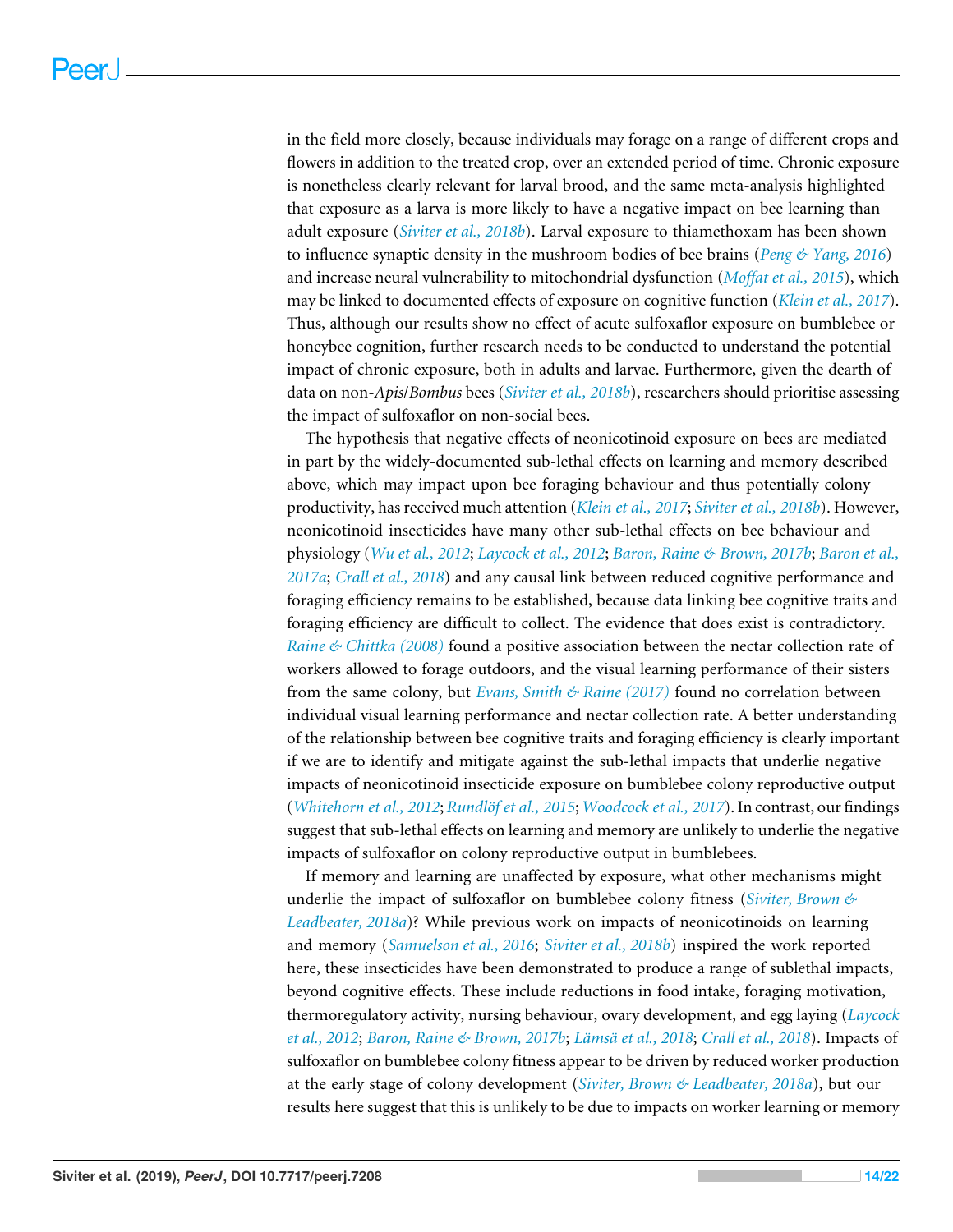in food-related tasks. Consequently, we suggest that future work should focus on examining potential sub-lethal impacts on ovary development and egg laying, which could directly relate to reductions in worker production.

# **CONCLUSIONS**

Sulfoximine-based insecticides are becoming globally important, and sulfoxaflor is now registered for use in 81 countries, including a number of European Union member states (*[European Commission,](#page-16-13) [2018](#page-16-13)*). Although mitigation measures can reduce the likelihood of pollinator exposure (*[Centner, Brewer & Leal, 2018](#page-16-8)*), uptake of such measures varies widely across legislative regimes. Previous work with neonicotinoids demonstrated the importance of understanding sub-lethal effects of insecticides on bee health. Here we find no evidence for an impact of acute sulfoxaflor exposure on bee olfactory conditioning or bumblebee working memory, despite the occurrence of such impacts when using the same protocols with neonicotinoid exposure. This suggests that the impacts of sub-lethal exposure in learning and memory are unlikely to be the mechanism behind impacts of sulfoxaflor on colony reproductive success (*[Siviter, Brown & Leadbeater, 2018a](#page-19-5)*). Further studies are needed to understand how, and under what conditions, sulfoxaflor may impact bee health. Such data will enable more informed regulatory and policy decisions on the future use of this insecticide in crops that attract bees.

# **ACKNOWLEDGEMENTS**

We would like to thank Ash Samuelson and Callum Martin for offering methodological advice.

# <span id="page-14-0"></span>**ADDITIONAL INFORMATION AND DECLARATIONS**

#### **Funding**

Harry Siviter was supported by a Royal Holloway University of London Reid PhD Scholarship and by contributions from High Wycombe Beekeeper's Association. Elli Leadbeater's contribution was supported by the European Research Council (Starting Grant BeeDanceGap 638873; honeybee section) and The Leverhulme Trust (RGP-2016- 444; RAM section). This project has received funding from the European Horizon 2020 research and innovation programme under grant agreement no.773921 & Biotechnology and Biological Sciences Research Council, Grant/Award Number:BB/N000668/1. The funders had no role in study design, data collection and analysis, decision to publish, or preparation of the manuscript.

#### **Grant Disclosures**

The following grant information was disclosed by the authors: Royal Holloway University. European Research Council: BeeDanceGap 638873. The Leverhulme Trust: RGP-2016-444.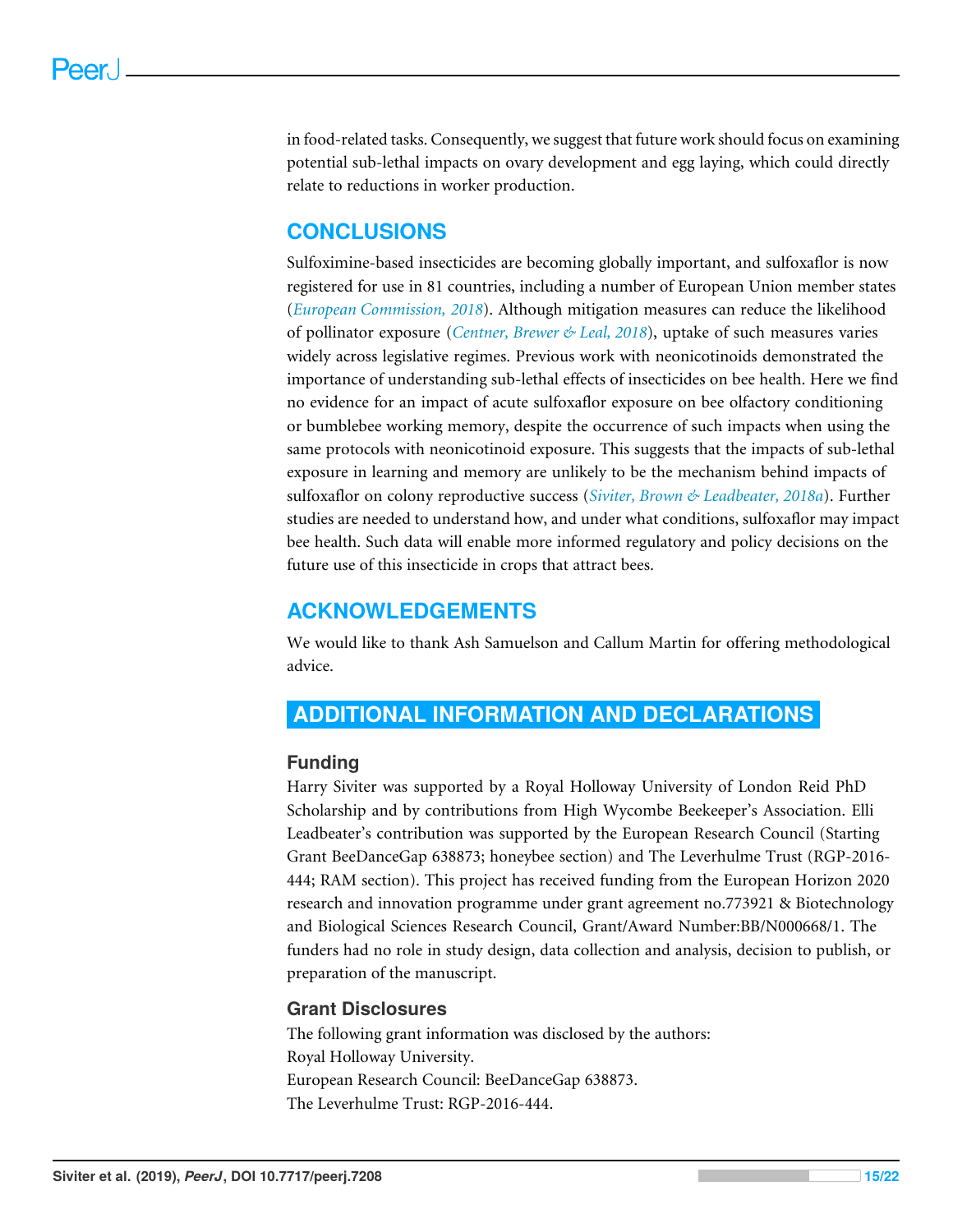European Horizon 2020 research and innovation programme: 773921. Biotechnology and Biological Sciences Research Council: BB/N000668/1.

#### **Competing Interests**

The authors declare there are no competing interests.

#### **Author Contributions**

- [Harry Siviter](#page-0-1) conceived and designed the experiments, performed the experiments, analyzed the data, contributed reagents/materials/analysis tools, prepared figures and/or tables, authored or reviewed drafts of the paper, approved the final draft.
- [Alfie Scott](#page-0-2) performed the experiments, authored or reviewed drafts of the paper, approved the final draft.
- [Grégoire Pasquier](#page-0-3) and [Christopher D. Pull](#page-0-4) contributed reagents/materials/analysis tools, approved the final draft.
- [Mark J.F. Brown](#page-0-5) and [Ellouise Leadbeater](#page-0-6) conceived and designed the experiments, authored or reviewed drafts of the paper, approved the final draft.

#### **Data Availability**

The following information was supplied regarding data availability:

Siviter, Harry. 2019. ''No Evidence for Negative Impacts of Acute Sulfoxaflor Exposure on Bee Olfactory Learning or Working Memory.'' OSF. July 18. [https://osf.io/ax8tv/.](https://osf.io/ax8tv/)

#### **Supplemental Information**

Supplemental information for this article can be found online at [http://dx.doi.org/10.7717/](http://dx.doi.org/10.7717/peerj.7208#supplemental-information) [peerj.7208#supplemental-information.](http://dx.doi.org/10.7717/peerj.7208#supplemental-information)

# **REFERENCES**

- <span id="page-15-0"></span>**Aizen MA, Harder LD. 2009.** The global stock of domesticated honey bees is growing slower than agricultural demand for pollination. *Current Biology* **19**:915–918 [DOI 10.1016/j.cub.2009.03.071.](http://dx.doi.org/10.1016/j.cub.2009.03.071)
- <span id="page-15-4"></span>**Arce AN, David TI, Randall EL, Ramos Rodrigues A, Colgan TJ, Wurm Y, Gill RJ. 2017.** Impact of controlled neonicotinoid exposure on bumblebees in a realistic field setting. *Journal of Applied Ecology* **54**:1199–1208 [DOI 10.1111/1365-2664.12792.](http://dx.doi.org/10.1111/1365-2664.12792)
- <span id="page-15-3"></span>**Arce AN, Ramos Rodrigues A, Yu J, Colgan TJ, Wurm Y, Gill RJ. 2018.** Foraging bumblebees acquire a preference for neonicotinoid-treated food with prolonged exposure. *Proceedings of the Royal Society B: Biological Sciences* **285**:20180655 [DOI 10.1098/rspb.2018.0655.](http://dx.doi.org/10.1098/rspb.2018.0655)
- <span id="page-15-2"></span>**Baron GL, Jansen VAA, Brown MJF, Raine NE. 2017a.** Pesticide reduces bumblebee colony initiation and increases probability of population extinction. *Nature Ecology & Evolution* **1**:1308–1316 [DOI 10.1038/s41559-017-0260-1.](http://dx.doi.org/10.1038/s41559-017-0260-1)
- <span id="page-15-1"></span>**Baron GL, Raine NE, Brown MJF. 2017b.** General and species-specific impacts of a neonicotinoid insecticide on the ovary development and feeding of wild bumblebee queens. *Proceedings of the Royal Society B: Biological Sciences* **284**:20170123 [DOI 10.1098/rspb.2017.0123.](http://dx.doi.org/10.1098/rspb.2017.0123)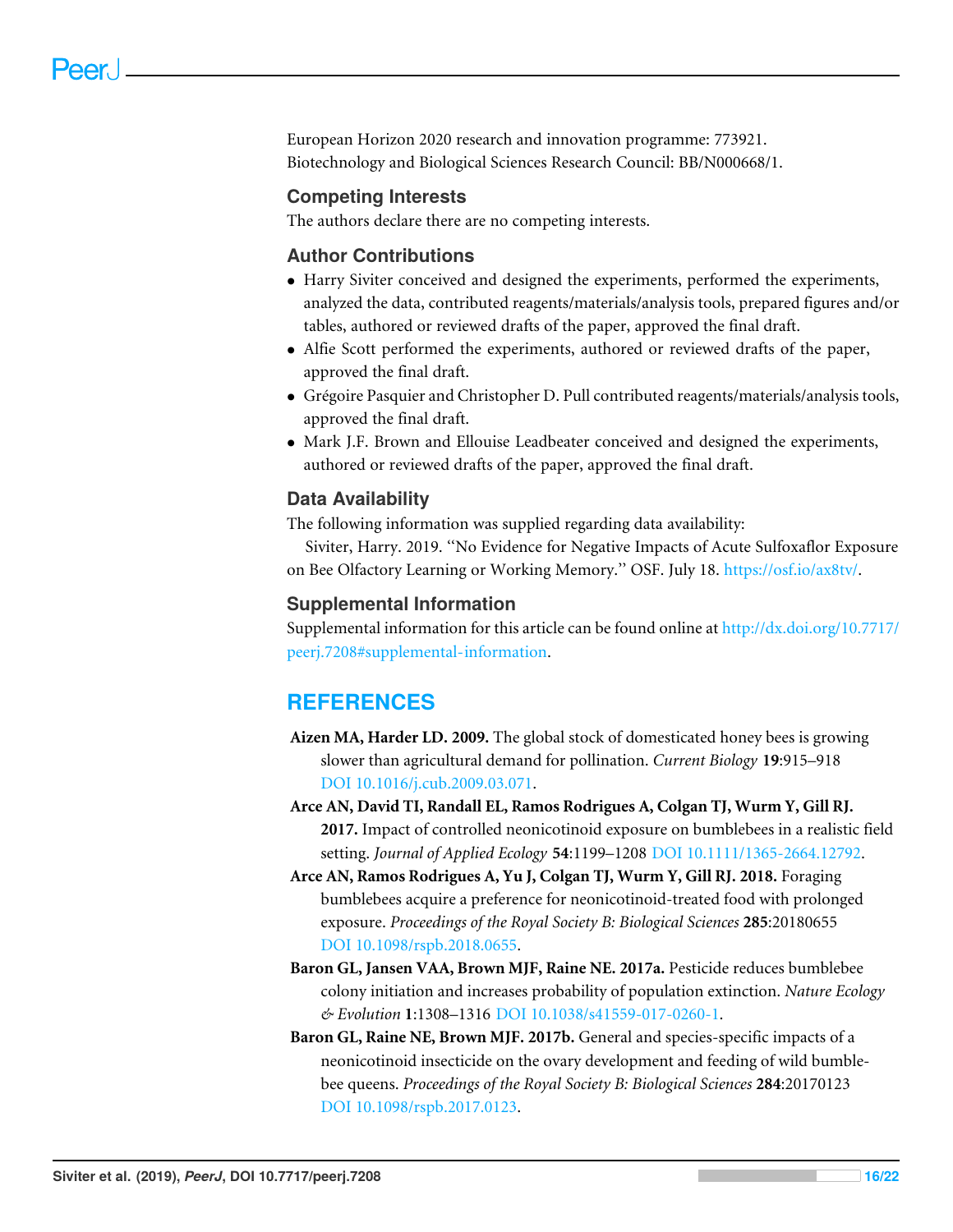- <span id="page-16-11"></span>**Barton K. 2016.** MuMIn: multi-model inference. R package version 1.15.6. *Available at [https:// cran.r-project.org/ package=MuMIn](https://cran.r-project.org/package=MuMIn)*.
- <span id="page-16-10"></span>**Bates D, Mächler M, Bolker B, Walker S. 2015.** Fitting linear mixed-effects models using lme4. *Journal of Statistical Software* **67(1)**:51 [DOI 10.18637/jss.v067.i01.](http://dx.doi.org/10.18637/jss.v067.i01)
- <span id="page-16-12"></span>**Bernadou A, Démares F, Couret-Fauvel T, Sandoz JC, Gauthier M. 2009.** Effect of fipronil on side-specific antennal tactile learning in the honeybee. *Journal of Insect Physiology* **55**:1099–1106 [DOI 10.1016/j.jinsphys.2009.08.019.](http://dx.doi.org/10.1016/j.jinsphys.2009.08.019)
- <span id="page-16-0"></span>**Biesmeijer JC, Roberts SPM, Reemer M, Ohlemüller R, Edwards M, Peeters T, Schaffers AP, Potts SG, Kleukers R, Thomas CD, Settele J, Kunin WE. 2006.** Parallel declines in pollinators and insect-pollinated plants in Britain and the Netherlands. *Science* **313**:351–354 [DOI 10.1126/science.1127863.](http://dx.doi.org/10.1126/science.1127863)
- <span id="page-16-6"></span>**Botias C, David A, Horwood J, Abdul-sada A, Nicholls E, Hill E, Goulson D. 2015.** Neonicotinoid residues in wild flowers, a potential route of chronic exposure for bees. *Environmental Science and Technology* **49**:12731–12740 [DOI 10.1021/acs.est.5b03459.](http://dx.doi.org/10.1021/acs.est.5b03459)
- <span id="page-16-4"></span>**Brown MJF, Dicks LV, Paxton RJ, Baldock KCR, Barron AB, Chauzat M-P, Freitas BM, Goulson D, Jepsen S, Kremen C, Li J, Neumann P, Pattemore DE, Potts SG, Schweiger O, Seymour CL, Stout JC. 2016.** A horizon scan of future threats and opportunities for pollinators and pollination. *PeerJ* **4**:e2249 [DOI 10.7717/peerj.2249.](http://dx.doi.org/10.7717/peerj.2249)
- <span id="page-16-3"></span>**Brown MJF, Paxton RJ. 2009.** The conservation of bees: a global perspective. *Apidologie* **40**:410–416 [DOI 10.1051/apido/2009019.](http://dx.doi.org/10.1051/apido/2009019)
- <span id="page-16-9"></span>**Burnham KP, Anderson DR. 2002.** *Model selection and multimodel inference: a practical information-theoretic approach*. 2nd edition. New York: Springer-Verlag.
- <span id="page-16-2"></span>**Cameron SA, Lozier JD, Strange JP, Koch JB, Cordes N, Solter LF, Griswold TL. 2011.** Patterns of widespread decline in North American bumble bees. *Proceedings of the National Academy of Sciences of the United States of America* **108**:662–667 [DOI 10.1073/pnas.1014743108.](http://dx.doi.org/10.1073/pnas.1014743108)
- <span id="page-16-8"></span>**Centner TJ, Brewer B, Leal I. 2018.** Reducing damages from sulfoxaflor use through mitigation measures to increase the protection of pollinator species. *Land Use Policy* **75**:70–76 [DOI 10.1016/j.landusepol.2018.03.016.](http://dx.doi.org/10.1016/j.landusepol.2018.03.016)
- <span id="page-16-1"></span>**Colla S, Packer L. 2008.** Evidence for decline in eastern North American bumblebees (Hymenoptera: Apidae), with special focus on *Bombus affinis* Cresson. *Biodiversity and Conservation* **17**:1379–1391 [DOI 10.1007/s10531-008-9340-5.](http://dx.doi.org/10.1007/s10531-008-9340-5)
- <span id="page-16-7"></span>**Collett M, Chittka L, Collett TS. 2013.** Spatial memory in insect navigation. *Current Biology* **23**:R789–R800 [DOI 10.1016/j.cub.2013.07.020.](http://dx.doi.org/10.1016/j.cub.2013.07.020)
- <span id="page-16-5"></span>**Crall JD, Switzer CM, Oppenheimer RL, Ford Versypt AN, Dey B, Brown A, Eyster M, Guérin C, Pierce NE, Combes SA, De Bivort BL. 2018.** Neonicotinoid exposure disrupts bumblebee nest behavior, social networks, and thermoregulation. *Science* **362**:683–686 [DOI 10.1126/science.aat1598.](http://dx.doi.org/10.1126/science.aat1598)
- <span id="page-16-13"></span>**European Commission. 2018.** EU Pesticides database. *Available at [http:// ec.europa.eu/](http://ec.europa.eu/food/plant/pesticides/eu-pesticides-database/public/?event=activesubstance.detail&language=EN&selectedID=2282) [food/ plant/ pesticides/ eu-pesticides-database/ public/ ?event=activesubstance.detail&](http://ec.europa.eu/food/plant/pesticides/eu-pesticides-database/public/?event=activesubstance.detail&language=EN&selectedID=2282) [language=EN&selectedID=2282](http://ec.europa.eu/food/plant/pesticides/eu-pesticides-database/public/?event=activesubstance.detail&language=EN&selectedID=2282)* (accessed on 15 May 2018).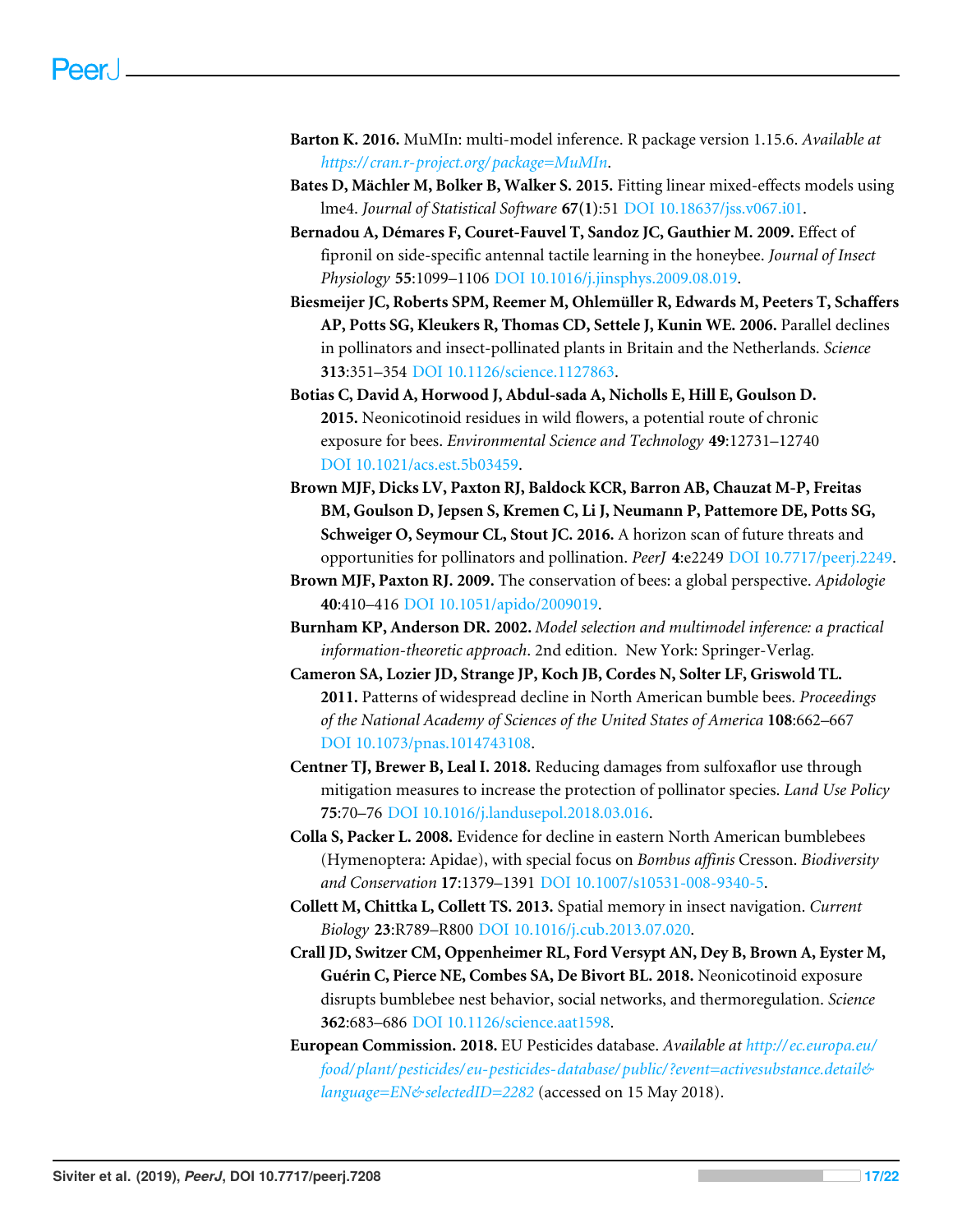- <span id="page-17-13"></span>**Evans LJ, Smith KE, Raine NE. 2017.** Fast learning in free-foraging bumble bees is negatively correlated with lifetime resource collection. *Scientific Reports* **7**:496 [DOI 10.1038/s41598-017-00389-0.](http://dx.doi.org/10.1038/s41598-017-00389-0)
- <span id="page-17-5"></span>**Feltham H, Park K, Goulson D. 2014.** Field realistic doses of pesticide imidacloprid reduce bumblebee pollen foraging efficiency. *Ecotoxicology* **23**:317–323 [DOI 10.1007/s10646-014-1189-7.](http://dx.doi.org/10.1007/s10646-014-1189-7)
- <span id="page-17-0"></span>**Fijen TPM, Scheper JA, Boom TM, Janssen N, Raemakers I, Kleijn D. 2018.** Insect pollination is at least as important for marketable crop yield as plant quality in a seed crop (ed R Irwin). *Ecology Letters* **21**:1704–1713 [DOI 10.1111/ele.13150.](http://dx.doi.org/10.1111/ele.13150)
- <span id="page-17-8"></span>**Fischer J, Müller T, Spatz A-K, Greggers U, Grünewald B, Menzel R. 2014.** Neonicotinoids interfere with specific components of navigation in honeybees (ed D Naug). *PLOS ONE* **9(3)**:e91364 [DOI 10.1371/journal.pone.0091364.](http://dx.doi.org/10.1371/journal.pone.0091364)
- <span id="page-17-9"></span>**Foreman N, Ermakova I. 1998.** In: Foreman N, Gillett R, eds. *Handbook of spatial research paradigms and methodologies*. London: Psychology Press.
- <span id="page-17-10"></span>**Fournier A, Rollin O, Le Féon V, Decourtye A, Henry M. 2014.** Crop-emptying rate and the design of pesticide risk assessment schemes in the honey bee and wild bees (Hymenoptera: Apidae). *Journal of Economic Entomology* **107**:38–46 [DOI 10.1603/EC13087.](http://dx.doi.org/10.1603/EC13087)
- <span id="page-17-6"></span>**Gill RJ, Raine NE. 2014.** Chronic impairment of bumblebee natural foraging behaviour induced by sublethal pesticide exposure. *Functional Ecology* **28**:1459–1471 [DOI 10.1111/1365-2435.12292.](http://dx.doi.org/10.1111/1365-2435.12292)
- <span id="page-17-4"></span>**Gill RJ, Ramos-Rodriguez O, Raine NE. 2012.** Combined pesticide exposure severely affects individual- and colony-level traits in bees. *Nature* **491**:105–108 [DOI 10.1038/nature11585.](http://dx.doi.org/10.1038/nature11585)
- <span id="page-17-2"></span>**Godfray HCJ, Blacquiere T, Field LM, Hails RS, Petrokofsky G, Potts SG, Raine NE, Vanbergen AJ, McLean AR. 2014.** A restatement of the natural science evidence base concerning neonicotinoid insecticides and insect pollinators. *Proceedings of the Royal Society B: Biological Sciences* **281**:20140558–20140558 [DOI 10.1098/rspb.2014.0558.](http://dx.doi.org/10.1098/rspb.2014.0558)
- <span id="page-17-3"></span>**Godfray HCJ, Blacquière T, Field LM, Hails RS, Potts SG, Raine NE, Vanbergen AJ, McLean AR. 2015.** A restatement of recent advances in the natural science evidence base concerning neonicotinoid insecticides and insect pollinators. *Proceedings of the Royal Society B: Biological Sciences* **282**:20151821 [DOI 10.1098/rspb.2015.1821.](http://dx.doi.org/10.1098/rspb.2015.1821)
- <span id="page-17-1"></span>**Goulson D, Nicholls E, Botias C, Rotheray EL. 2015.** Bee declines driven by combined stress from parasites, pesticides, and lack of flowers. *Science* **347**:1255957 [DOI 10.1126/science.1255957.](http://dx.doi.org/10.1126/science.1255957)
- <span id="page-17-11"></span>**Harrell FE, Dupont C. 2018.** Hmisc: Harrell miscellaneous. R package version 4.1-1. *Available at [https:// cran.r-project.org/ package=Hmisc](https://cran.r-project.org/package=Hmisc)*.
- <span id="page-17-7"></span>**Henry M, Béguin M, Requier F, Rollin O, Odoux J, Aupinel P, Aptel J, Tchamitchian S, Decourtye A. 2012.** A common pesticide decreases foraging success and survival in honey bees. *Science* **336(6079)**:348–350 [DOI 10.1126/science.1215039.](http://dx.doi.org/10.1126/science.1215039)
- <span id="page-17-12"></span>**Jackman S. 2017.** pscl: classes and methods for R developed in the political science computational laboratory. *Available at [https:// github.com/ atahk/ pscl/](https://github.com/atahk/pscl/)*.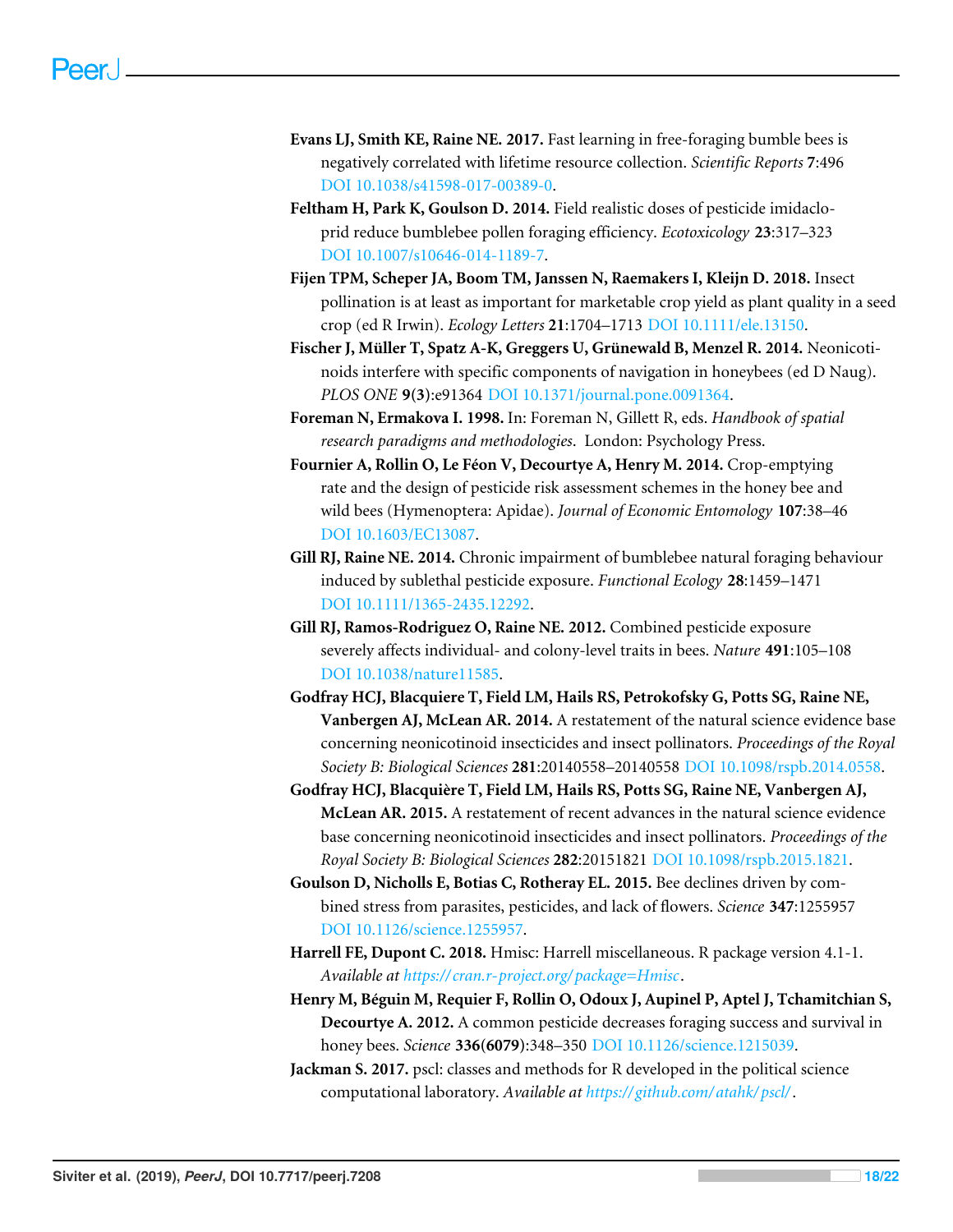- <span id="page-18-0"></span>**Kerr JT, Pindar A, Galpern P, Packer L, Potts SG, Roberts SM, Rasmont P, Schweiger O, Colla SR, Richardson LL, Wagner DL, Gall LF, Sikes DS, Pantoja A. 2015.** Climate change impacts on bumblebees converge across continents. *Science* **349(6244)**:177–180 [DOI 10.1126/science.aaa7031.](http://dx.doi.org/10.1126/science.aaa7031)
- <span id="page-18-1"></span>**Kessler SC, Tiedeken EJ, Simcock KL, Derveau S, Mitchell J, Softley S, Radcliffe A, Stout JC, Wright GA. 2015.** Bees prefer foods containing neonicotinoid pesticides. *Nature* **521**:74–76 [DOI 10.1038/nature14414.](http://dx.doi.org/10.1038/nature14414)
- <span id="page-18-9"></span>**Kleiber C, Zeileis A. 2008.** *Applied econometrics with R*. New York: Springer-Verlag.
- <span id="page-18-12"></span>**Klein S, Cabirol A, Devaud J-M, Barron AB, Lihoreau M. 2017.** Why bees are so vulnerable to environmental stressors. *Trends in Ecology and Evolution* **32**:268–278 [DOI 10.1016/j.tree.2016.12.009.](http://dx.doi.org/10.1016/j.tree.2016.12.009)
- <span id="page-18-5"></span>**Kyriakopoulou K, Kandris I, Pachiti I, Kasiotis KM, Spyropoulou A, Santourian A, Kitromilidou S, Pappa G, Glossioti M. 2017.** Collection and analysis of pesticide residue data for pollen and nectar –Final Report. EFSA Supporting Publications, 14.
- <span id="page-18-3"></span>**Lämsä J, Kuusela E, Tuomi J, Juntunen S, Watts PC. 2018.** Low dose of neonicotinoid insecticide reduces foraging motivation of bumblebees. *Proceedings of the Royal Society B: Biological Sciences* **285**:20180506 [DOI 10.1098/rspb.2018.0506.](http://dx.doi.org/10.1098/rspb.2018.0506)
- <span id="page-18-13"></span>**Laycock I, Lenthall KM, Barratt AT, Cresswell JE. 2012.** Effects of imidacloprid, a neonicotinoid pesticide, on reproduction in worker bumble bees (*Bombus terrestris*). *Ecotoxicology* **21**:1946–1946 [DOI 10.1007/s10646-012-0974-4.](http://dx.doi.org/10.1007/s10646-012-0974-4)
- <span id="page-18-6"></span>**Lihoreau M, Chittka L, Raine NE. 2010.** Travel optimization by foraging bumblebees through readjustments of traplines after discovery of new feeding locations. *The American Naturalist* **176**:744–757 [DOI 10.1086/657042.](http://dx.doi.org/10.1086/657042)
- <span id="page-18-2"></span>**Main AR, Webb EB, Goyne KW, Mengel D. 2018.** Neonicotinoid insecticides negatively affect performance measures of non-target terrestrial arthropods: a meta-analysis. *Ecological Applications* **28**:1232–1244 [DOI 10.1002/eap.1723.](http://dx.doi.org/10.1002/eap.1723)
- <span id="page-18-7"></span>**Martin CD, Fountain MT, Brown MJF. 2018.** Bumblebee olfactory learning affected by task allocation but not by a trypanosome parasite. *Scientific Reports* **8**:5809.
- <span id="page-18-10"></span>**Menzel R. 2012.** The honeybee as a model for understanding the basis of cognition. *Nature Reviews Neuroscience* **13**:758–768.
- <span id="page-18-11"></span>**Moffat C, Pacheco JG, Sharp S, Samson AJ, Bollan KA, Huang J, Buckland ST, Connolly CN. 2015.** Chronic exposure to neonicotinoids increases neuronal vulnerability to mitochondrial dysfunction in the bumblebee (*Bombus terrestris*). *FASEB Journal* **29**:2112–2119 [DOI 10.1096/fj.14-267179.](http://dx.doi.org/10.1096/fj.14-267179)
- **Muth F, Francis JS, Leonard AS. 2019.** Modality-specific impairment of learning by a neonicotinoid pesticide. *Biology Letters* **15**:Article 20190359 [DOI 10.1098/rsbl.2019.0359.](http://dx.doi.org/10.1098/rsbl.2019.0359)
- <span id="page-18-4"></span>**Muth F, Leonard AS. 2019.** A neonicotinoid pesticide impairs foraging, but not learning, in free-flying bumblebees. *Scientific Reports* **9**:4764 [DOI 10.1038/s41598-019-39701-5.](http://dx.doi.org/10.1038/s41598-019-39701-5)
- <span id="page-18-8"></span>**Olton DS, Samuelson RJ. 1976.** Remembrance of places passed: spatial memory in rats. *Journal of Experimental Psychology: Animal Behavior Processes* **2**:97–116.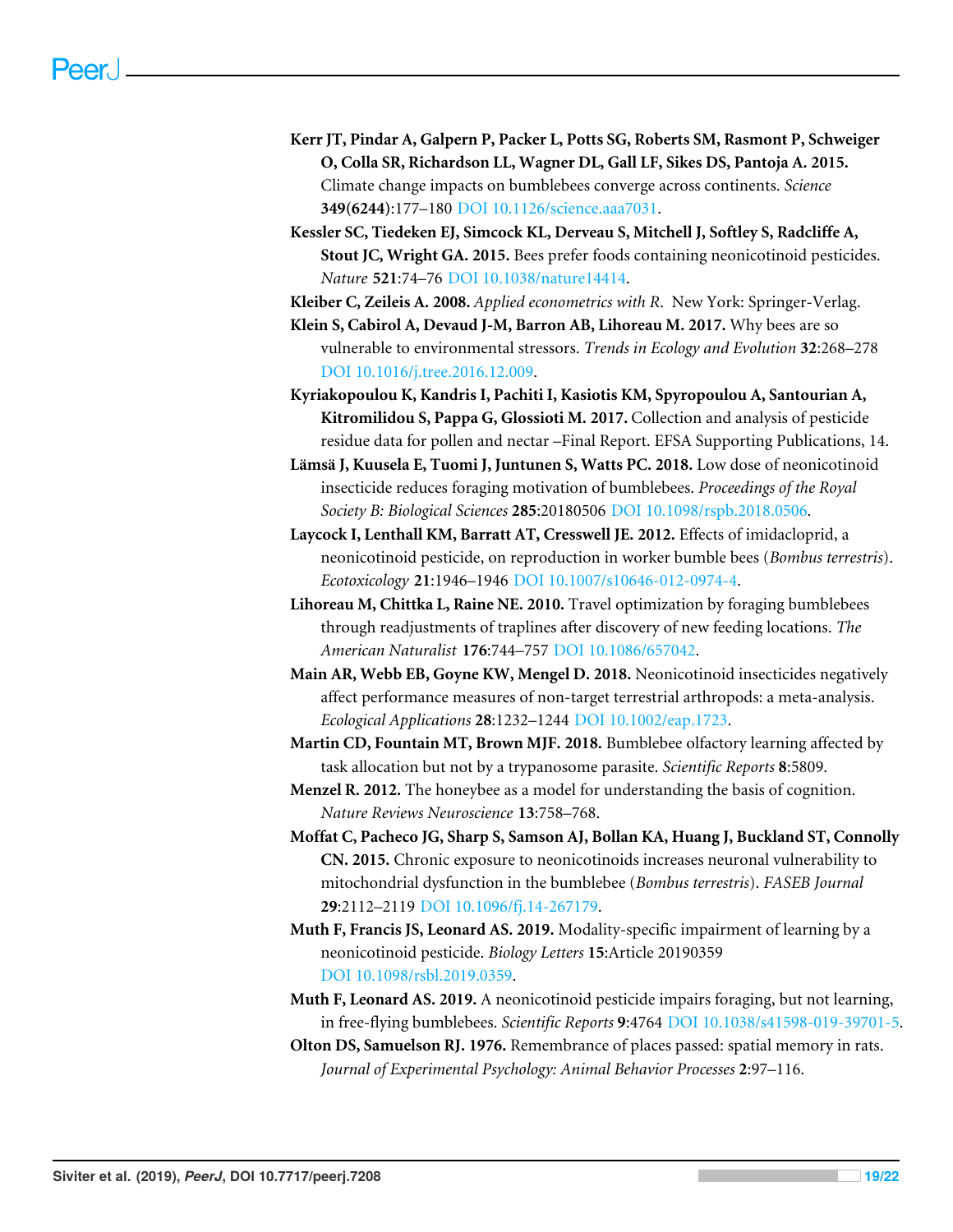- <span id="page-19-9"></span>**Palmer MJ, Moffat C, Saranzewa N, Harvey J, Wright GA, Connolly CN. 2013.** Cholinergic pesticides cause mushroom body neuronal inactivation in honeybees. *Nature Communications* **4**:1634–1638 [DOI 10.1038/ncomms2648.](http://dx.doi.org/10.1038/ncomms2648)
- <span id="page-19-10"></span>**Peng Y, Yang E. 2016.** Sublethal dosage of imidacloprid reduces the microglomerular density of honey bee mushroom bodies. *Scientific Reports* **6**:19298 [DOI 10.1038/srep19298.](http://dx.doi.org/10.1038/srep19298)
- <span id="page-19-7"></span>**Piiroinen S, Goulson D. 2016.** Chronic neonicotinoid pesticide exposure and parasite stress differentially affects learning in honeybees and bumblebees. *Proceedings of the Royal Society B: Biological Sciences* **283**:20160246 [DOI 10.1098/rspb.2016.0246.](http://dx.doi.org/10.1098/rspb.2016.0246)
- <span id="page-19-1"></span>**Potts SG, Roberts SPM, Dean R, Marris G, Brown MA, Jones R, Neumann P, Settele J. 2010.** Declines of managed honey bees and beekeepers in Europe. *Journal of Apicultural Research* **49**:15–22 [DOI 10.3896/IBRA.1.49.1.02.](http://dx.doi.org/10.3896/IBRA.1.49.1.02)
- <span id="page-19-0"></span>**Rader R, Bartomeus I, Garibaldi LA, Garratt MPD, Howlett BG, Winfree R, Cunningham SA, Mayfield MM, Arthur AD, Andersson GKS, Bommarco R, Brittain C, Carvalheiro LG, Chacoff NP, Entling MH, Foully B, Freitas BM, Gemmill-Herren B, Ghazoul J, Griffin SR, Gross CL, Herbertsson L, Herzog F, Hipólito J, Jaggar S, Jauker F, Klein A-M, Kleijn D, Krishnan S, Lemos CQ, Lindström SAM, Mandelik Y, Monteiro VM, Nelson W, Nilsson L, Pattemore DE, de O. Pereira N, Pisanty G, Potts SG, Reemer M, Rundlöf M, Sheffield CS, Scheper J, Schüepp C, Smith HG, Stanley DA, Stout JC, Szentgyörgyi H, Taki H, Vergara CH, Viana BF, Woyciechowski M. 2016.** Non-bee insects are important contributors to global crop pollination. *Proceedings of the National Academy of Sciences of the United States of America* **113**:146–151 [DOI 10.1073/pnas.1517092112.](http://dx.doi.org/10.1073/pnas.1517092112)
- <span id="page-19-11"></span>**Raine NE, Chittka L. 2008.** The correlation of learning speed and natural foraging success in bumble-bees. *Proceedings of the Royal Society B: Biological Sciences* **275(1636)**:803–808 [DOI 10.1098/rspb.2007.1652.](http://dx.doi.org/10.1098/rspb.2007.1652)
- <span id="page-19-8"></span>**Ripley BD, Venables WN. 2002.** *Modern applied statistics with S*. Fourth edition. New York: Springer.
- <span id="page-19-3"></span>**Rundlöf M, Andersson GKS, Bommarco R, Fries I, Hederström V, Herbertsson L, Jonsson O, Klatt BK, Pedersen TR, Yourstone J, Smith HG. 2015.** Seed coating with a neonicotinoid insecticide negatively affects wild bees. *Nature* **521**:77–80 [DOI 10.1038/nature14420.](http://dx.doi.org/10.1038/nature14420)
- <span id="page-19-2"></span>**Samuelson AE, Gill RJ, Brown MJF, Leadbeater E. 2018.** Lower bumblebee colony reproductive success in agricultural compared with urban environments. *Proceedings of the Royal Society B: Biological Sciences* **285**:20180807 [DOI 10.1098/rspb.2018.0807.](http://dx.doi.org/10.1098/rspb.2018.0807)
- <span id="page-19-6"></span>**Samuelson EEW, Chen-Wishart ZP, Gill RJ, Leadbeater E. 2016.** Effect of acute pesticide exposure on bee spatial working memory using an analogue of the radialarm maze. *Scientific Reports* **6**:38957.
- <span id="page-19-5"></span>**Siviter H, Brown MJF, Leadbeater E. 2018a.** Sulfoxaflor exposure reduces bumblebee reproductive success. *Nature* **561**:109–112 [DOI 10.1038/s41586-018-0430-6.](http://dx.doi.org/10.1038/s41586-018-0430-6)
- <span id="page-19-4"></span>**Siviter H, Koricheva J, Brown MJF, Leadbeater E. 2018b.** Quantifying the impact of pesticides on learning and memory in bees (ed M Pocock). *Journal of Applied Ecology* **55**:2812–2821 [DOI 10.1111/1365-2664.13193.](http://dx.doi.org/10.1111/1365-2664.13193)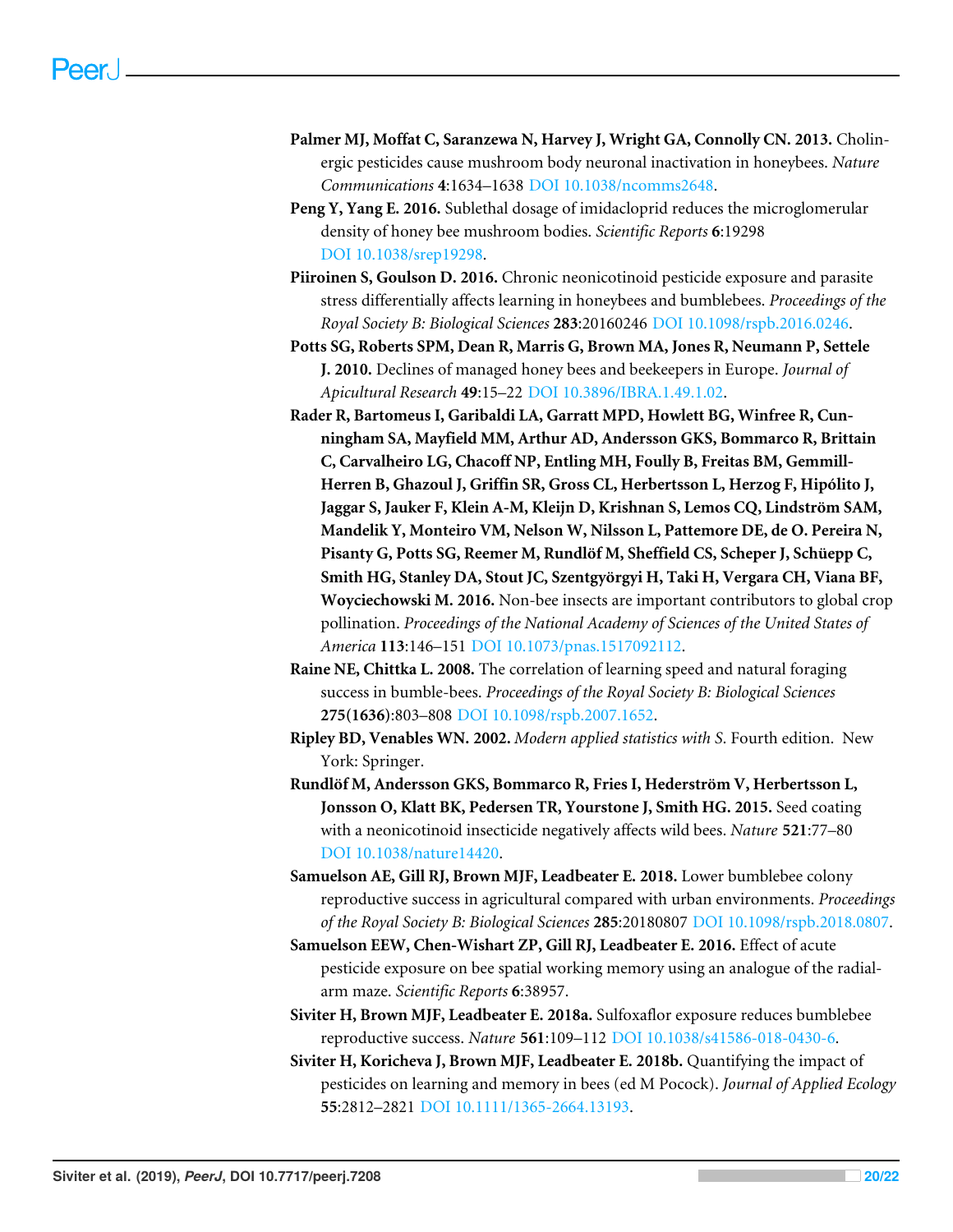- <span id="page-20-7"></span>**Sparks TC, Watson GB, Loso MR, Geng C, Babcock JM, Thomas JD. 2013.** Sulfoxaflor and the sulfoximine insecticides: Chemistry, mode of action and basis for efficacy on resistant insects. *Pesticide Biochemistry and Physiology* **107**:1–7 [DOI 10.1016/j.pestbp.2013.05.014.](http://dx.doi.org/10.1016/j.pestbp.2013.05.014)
- <span id="page-20-3"></span>**Stanley DA, Garratt MPD, Wickens JB, Wickens VJ, Potts SG, Raine NE. 2015a.** Neonicotinoid pesticide exposure impairs crop pollination services provided by bumblebees. *Nature* **528**:548–550 [DOI 10.1038/nature16167.](http://dx.doi.org/10.1038/nature16167)
- <span id="page-20-8"></span>**Stanley DA, Smith KE, Raine NE. 2015b.** Bumblebee learning and memory is impaired by chronic exposure to a neonicotinoid pesticide. *Scientific Reports* **5**:16508 [DOI 10.1038/srep16508.](http://dx.doi.org/10.1038/srep16508)
- <span id="page-20-11"></span>**Therneau TM. 2018.** coxme: mixed effects Cox models. R package version 2.2-7. *Available at [https:// cran.r-project.org/ package=coxme](https://cran.r-project.org/package=coxme)*.
- <span id="page-20-6"></span>**Tsvetkov N, Samson-Robert O, Sood K, Patel HS, Malena DA, Gajiwala PH, Maciukiewicz P, Fournier V, Zayed A. 2017.** Chronic exposure to neonicotinoids reduces honey bee health near corn crops. *Science* **356(6345)**:1395–1397 [DOI 10.1126/science.aam7470.](http://dx.doi.org/10.1126/science.aam7470)
- <span id="page-20-10"></span>**United States Environmental Protection Agency. 2016.** 2016 Addendum to the Environmental Fate and Ecological Risk Assessment for Sulfoxaflor Registration. Washington, D.C.: EPA.
- <span id="page-20-2"></span>**Whitehorn PR, O'Connor S, Wackers FL, Goulson D. 2012.** Neonicotinoid pesticide reduces bumble bee colony growth and queen production. *Science* **336(6079)**:351–352 [DOI 10.1126/science.1215025.](http://dx.doi.org/10.1126/science.1215025)
- <span id="page-20-12"></span>**Wilkinson A, Chan H-M, Hall G. 2007.** Spatial learning and memory in the tortoise (*Geochelone carbonaria*). *Journal of Comparative Psychology* **121**:412–418 [DOI 10.1037/0735-7036.121.4.412.](http://dx.doi.org/10.1037/0735-7036.121.4.412)
- <span id="page-20-0"></span>**Williams PH, Osborne JL. 2009.** Bumblebee vulnerability and conservation world-wide. *Apidologie* **40**:367–387 [DOI 10.1051/apido/2009025.](http://dx.doi.org/10.1051/apido/2009025)
- <span id="page-20-9"></span>**Williamson SM, Baker DD, Wright GA. 2013.** Acute exposure to a sublethal dose of imidacloprid and coumaphos enhances olfactory learning and memory in the honeybee *Apis mellifera*. *Invertebrate Neuroscience* **13**:63–70 [DOI 10.1007/s10158-012-0144-7.](http://dx.doi.org/10.1007/s10158-012-0144-7)
- <span id="page-20-1"></span>**Winfree R, Aguilar R, Vázquez DP, Lebuhn G, Aizen MA. 2009.** A meta-analysis of bees' responses to anthropogenic disturbance. *Ecology* **90**:2068–2076 [DOI 10.1890/08-1245.1.](http://dx.doi.org/10.1890/08-1245.1)
- <span id="page-20-5"></span>**Woodcock BA, Bullock JM, Shore RF, Heard MS, Pereira MG, Redhead J, Ridding L, Dean H, Sleep D, Henrys P, Peyton J, Hulmes S, Hulmes L, Sárospataki M, Saure C, Edwards M, Genersch E, Knäbe S, Pywell RF. 2017.** Country-specific effects of neonicotinoid pesticides on honey bees and wild bees. *Science* **356**:1393–1395 [DOI 10.1126/science.aaa1190.](http://dx.doi.org/10.1126/science.aaa1190)
- <span id="page-20-4"></span>**Woodcock BA, Isaac NJB, Bullock JM, Roy DB, Garthwaite DG, Crowe A, Pywell RF. 2016.** Impacts of neonicotinoid use on longterm population changes in wild bees in England. *Nature Communications* **7**:12459 [DOI 10.1038/ncomms12459.](http://dx.doi.org/10.1038/ncomms12459)
- <span id="page-20-13"></span>**Wu JY, Smart MD, Anelli CM, Sheppard WS. 2012.** Honey bees (*Apis mellifera*) reared in brood combs containing high levels of pesticide residues exhibit increased